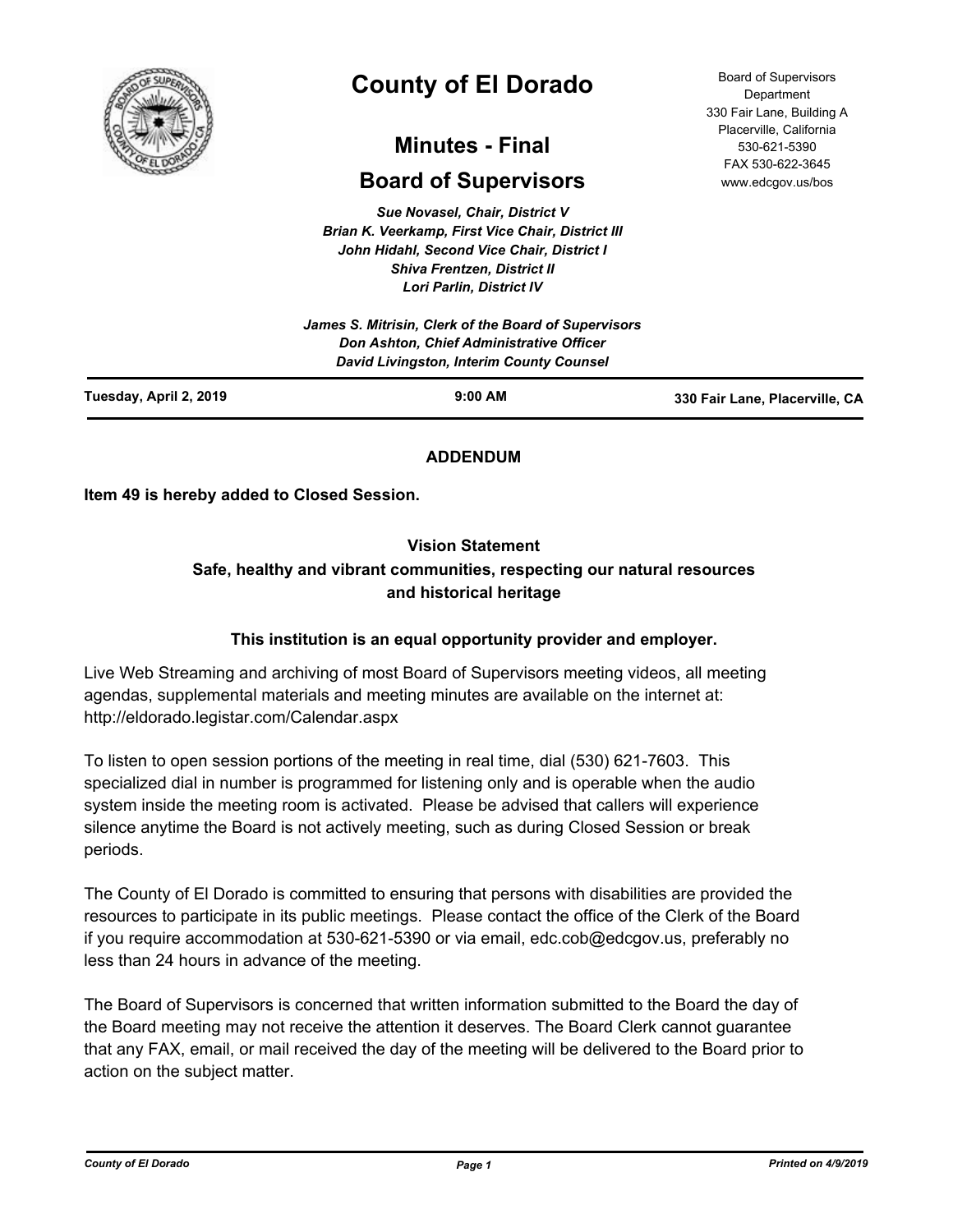The Board meets simultaneously as the Board of Supervisors and the Board of Directors of the Air Quality Management District, In-Home Supportive Services, Public Housing Authority, Redevelopment Agency and other Special Districts.

For Purposes of the Brown Act § 54954.2 (a), the numbered items on this Agenda give a brief description of each item of business to be transacted or discussed. Recommendations of the staff, as shown, do not prevent the Board from taking other action.

Materials related to an item on this Agenda submitted to the Board of Supervisors after distribution of the agenda packet are available for inspection during normal business hours in the public viewing packet located in Building A, 330 Fair Lane, Placerville or in the Board Clerk's Office located at the same address. Such documents are also available on the Board of Supervisors' Meeting Agenda webpage subject to staff's ability to post the documents before the meeting.

#### **PROTOCOLS FOR PUBLIC COMMENT**

Public comment will be received at designated periods as called by the Board Chair.

Public comment on items scheduled for Closed Session will be received before the Board recesses to Closed Session.

Except with the consent of the Board, individuals shall be allowed to speak to an item only once.

On December 5, 2017, the Board adopted the following protocol relative to public comment periods. The Board adopted minor revisions to the protocol on February 26, 2019, incorporated herein:

Time for public input will be provided at every Board of Supervisors meeting. Individuals will have three minutes to address the Board. Individuals authorized by organizations will have three minutes to present organizational positions and perspectives and may request additional time, up to five minutes. At the discretion of the Board, time to speak by any individual may be extended.

Public comment on certain agenda items designated and approved by the Board may be treated differently with specific time limits per speaker or a limit on the total amount of time designated for public comment. It is the intent of the Board that quasi-judicial matters have additional flexibility depending upon the nature of the issue. It is the practice of the Board to allocate 20 minutes for public comment during Open Forum and for each agenda item to be discussed. (Note: Unless designated on the agenda, there is no Open Forum period during Special Meetings.)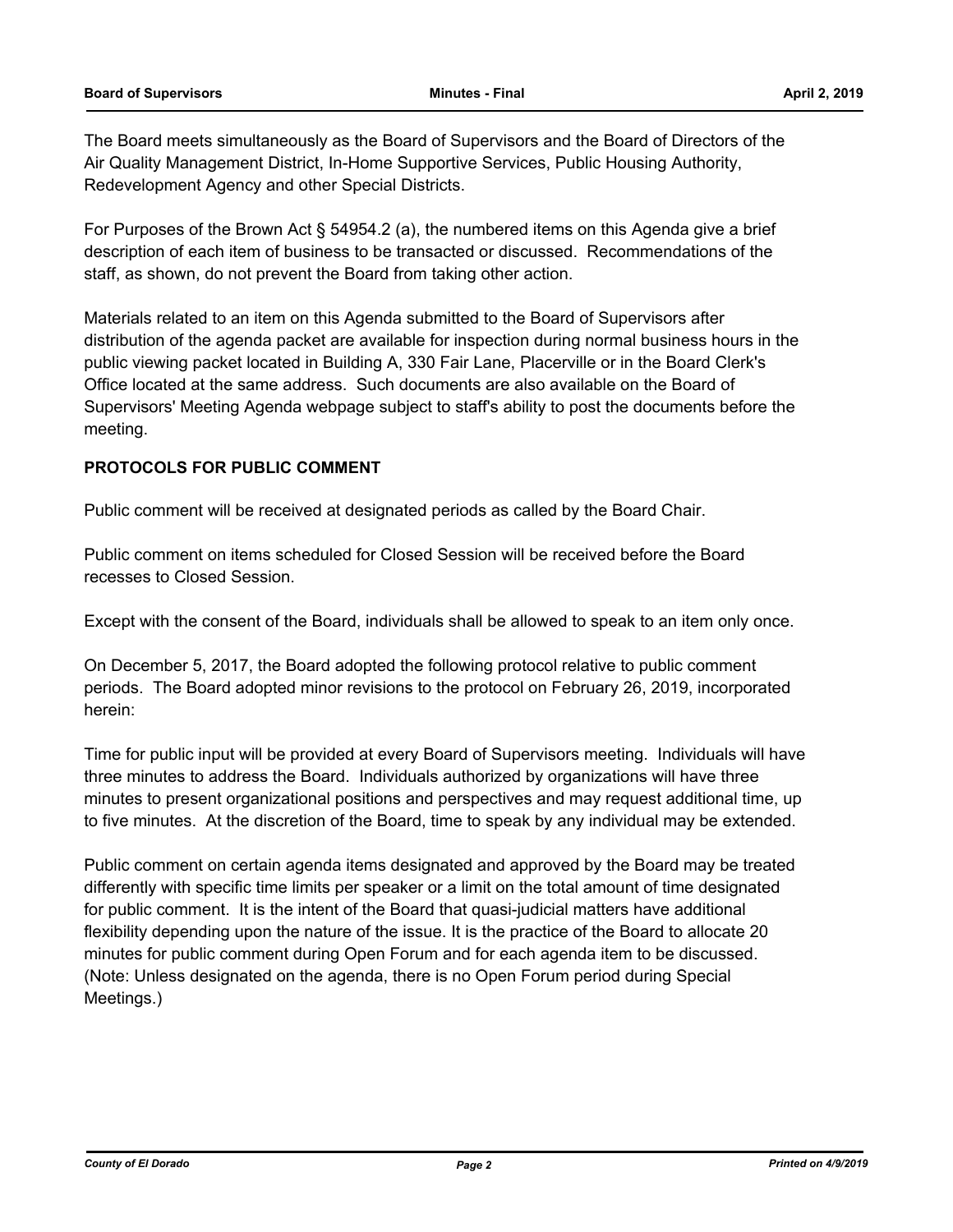Individual Board members may ask clarifying questions but will not engage in substantive dialogue with persons providing input to the Board.

If a person providing input to the Board creates a disruption by refusing to follow Board guidelines, the Chair of the Board may take the following actions:

Step 1. Request the person adhere to Board guidelines. If the person refuses, the Chair may turn off the speaker's microphone.

Step 2. If the disruption continues, the Chair may order a recess of the Board meeting.

Step 3. If the disruption continues, the Chair may order the removal of the person from the Board meeting.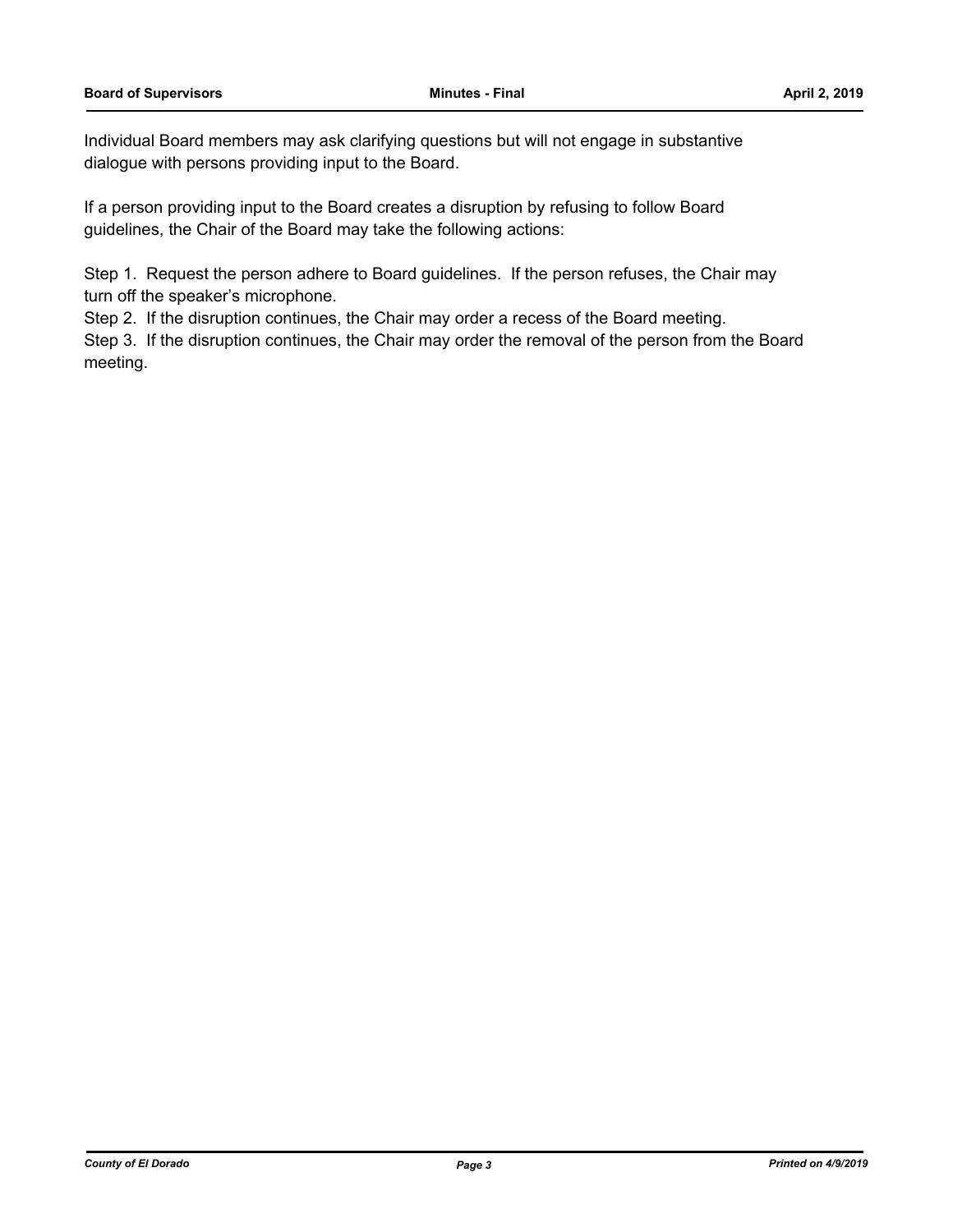#### **9:03 A.M. - CALLED TO ORDER**

Present: 5 - Supervisor Veerkamp, Supervisor Frentzen, Supervisor Novasel, Supervisor Hidahl and Supervisor Parlin

#### **INVOCATION AND PLEDGE OF ALLEGIANCE TO THE FLAG**

**Father Sean Cox of the Faith Episcopal Church gave the Invocation. Supervisor Novasel led the Pledge of Allegiance to the Flag.**

#### **ADOPTION OF THE AGENDA AND APPROVAL OF CONSENT CALENDAR**

*Public Comment: F. Otto, M. Lane, K. Greenwood*

**A motion was made by Supervisor Veerkamp, seconded by Supervisor Frentzen to Adopt the Agenda and Approve the Consent Calendar with the following changes: Pull items 2, 6, 12, 19 and 29 for discussion. Supervisor Parlin thanked staff regarding item 27.**

- **Yes:** 5 Veerkamp, Frentzen, Novasel, Hidahl and Parlin
- [19-0562](http://eldorado.legistar.com/gateway.aspx?m=l&id=/matter.aspx?key=25883) Adoption of the Agenda and Approval of the Consent Calendar (See Attachment)

The Board may make any necessary additions, deletions or corrections to the agenda including moving items to or from the Consent Calendar and adopt the agenda and the Consent Calendar with one single vote. A Board member may request an item be removed from the Consent Calendar for discussion and separate Board action. At the appropriate time as called by the Board Chair, members of the public may make a comment on matters on the Consent Calendar prior to Board action.

#### **OPEN FORUM**

*Public Comment: M. Lane, K. Greenwood, S. Taylor, L. Knutsen*

[19-0563](http://eldorado.legistar.com/gateway.aspx?m=l&id=/matter.aspx?key=25884) OPEN FORUM (See Attachment)

Open Forum is an opportunity for members of the public to address the Board of Supervisors on subject matter that is not on their meeting agenda and within their jurisdiction. Public comments during Open Forum are limited to three minutes per person. Individuals authorized by organizations will have three minutes to present organizational positions and perspectives and may request additional time, up to five minutes. The total amount of time reserved for Open Forum is 20 Minutes.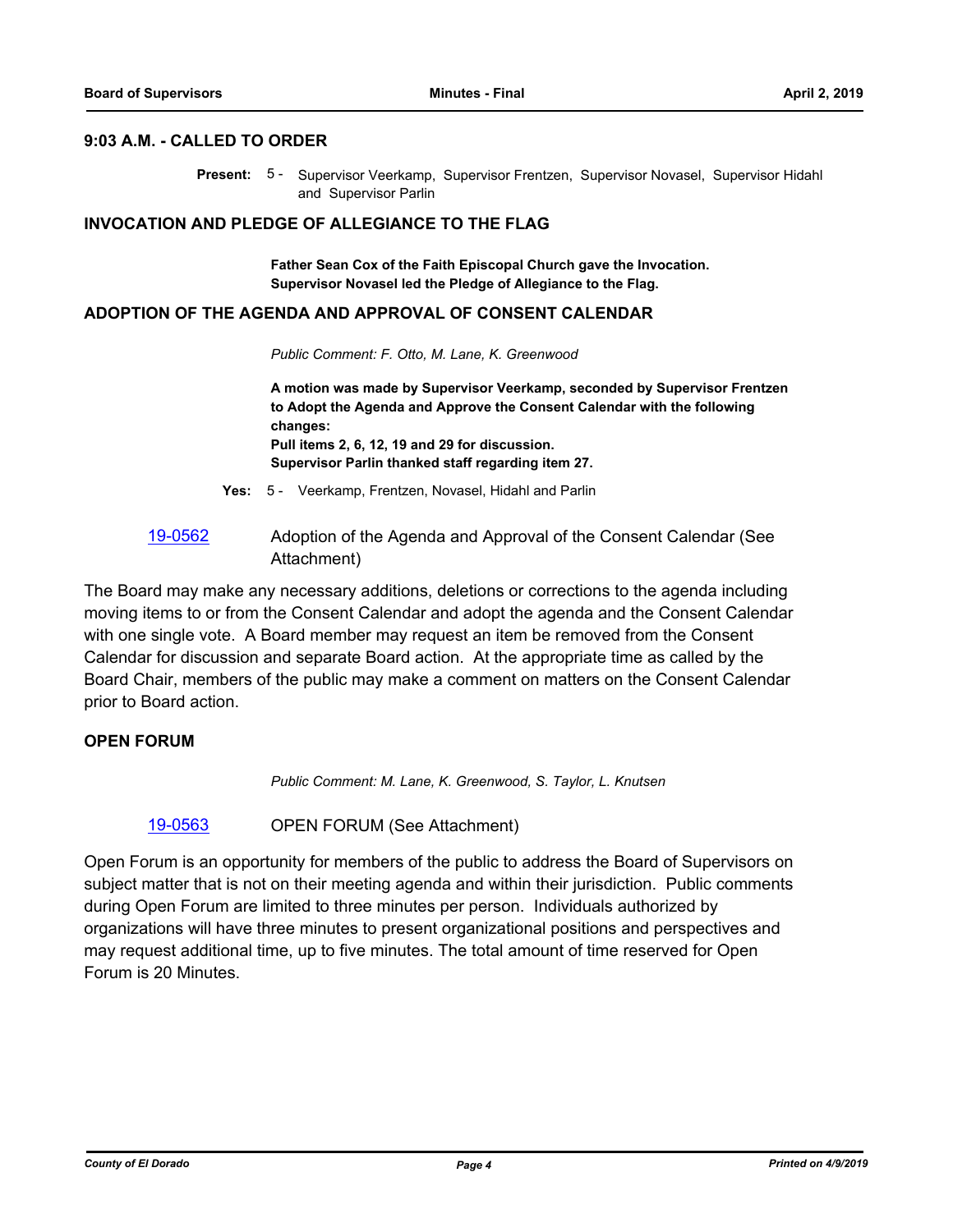#### **CONSENT CALENDAR**

**1.** [19-0508](http://eldorado.legistar.com/gateway.aspx?m=l&id=/matter.aspx?key=25829) Clerk of the Board recommending the Board approve the Minutes from the regular meeting of the Board of Supervisors on March 19, 2019.

**This matter was Approved on the Consent Calendar.**

#### **GENERAL GOVERNMENT - CONSENT ITEMS**

**2.** [19-0352](http://eldorado.legistar.com/gateway.aspx?m=l&id=/matter.aspx?key=25673) Auditor-Controller and the Assessment and Community Facilities District Screening Committee recommending the Board adopt and authorize the Chair to sign "Resolution **049-2019** Authorizing the Issuance and Sale of Special Tax Bonds and Approving and Authorizing Forms of Fiscal Agent Agreement, Preliminary Official Statement and Bond Purchase Agreement; and Authorizing Additional Actions in Connection Therewith for Community Facilities District No. 2018-1 (Bass Lake Hills)."

*Public Comment: S. Taylor, K. Greenwood*

#### **A motion was made by Supervisor Frentzen, seconded by Supervisor Veerkamp to Adopt Resolution 049-2019**

- **Yes:** 5 Veerkamp, Frentzen, Novasel, Hidahl and Parlin
- **3.** [16-0305](http://eldorado.legistar.com/gateway.aspx?m=l&id=/matter.aspx?key=20961) Chief Administrative Office recommending the Board find that a state of emergency continues to exist in El Dorado County as a result of unprecedented tree mortality due to drought conditions and related bark beetle infestations. (Cont. 3/19/19, Item 2)

**This matter was Approved on the Consent Calendar.**

**4.** [19-0429](http://eldorado.legistar.com/gateway.aspx?m=l&id=/matter.aspx?key=25750) Chief Administrative Office recommending the Board adopt revisions to Board Policy B-2, Fee Waiving.

**FUNDING:** General Fund.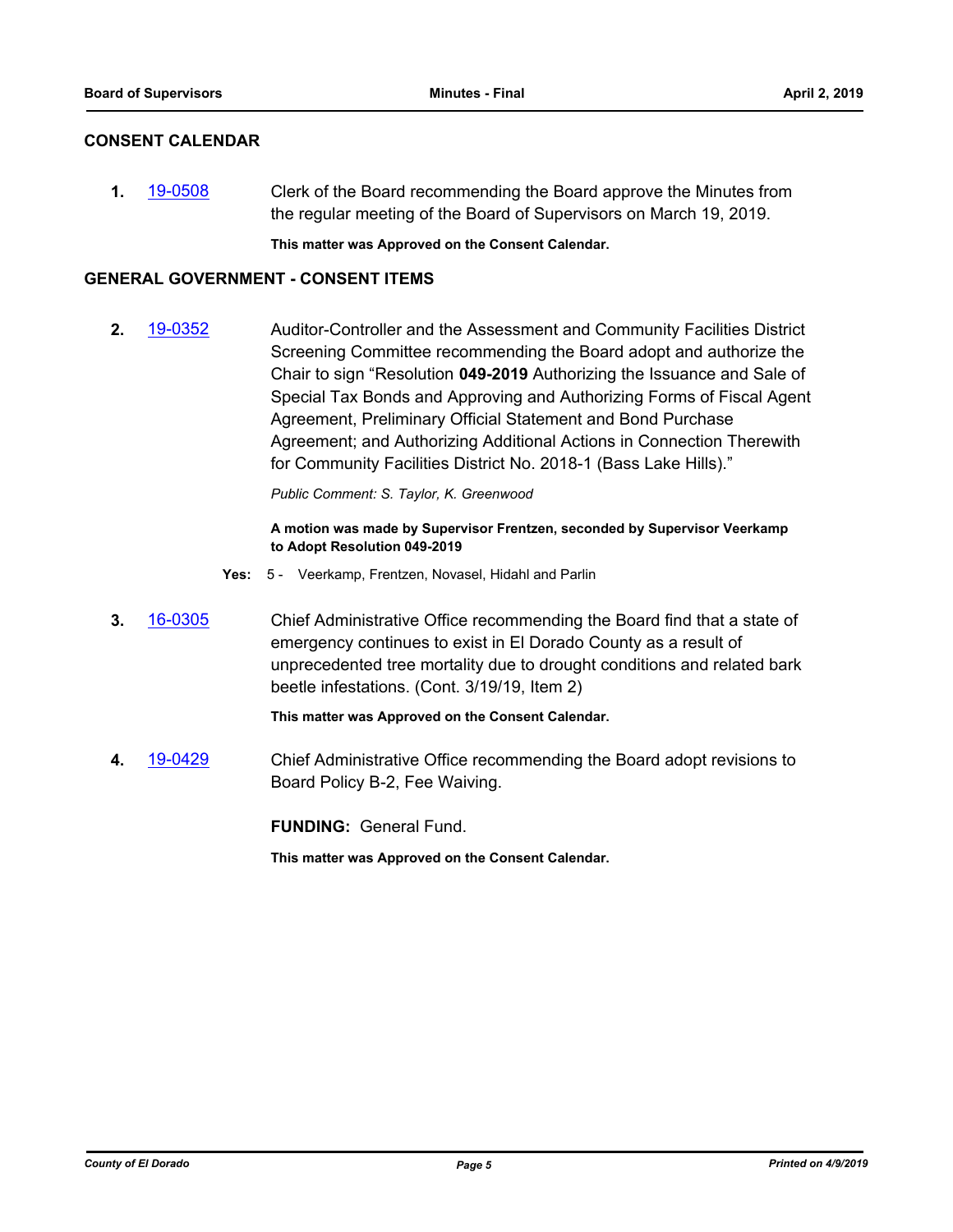**5.** [19-0347](http://eldorado.legistar.com/gateway.aspx?m=l&id=/matter.aspx?key=25668) Chief Administrative Office, Facilities Division, recommending the Board: 1) Approve and authorize the Chair to execute Agreement for Services 3777 with Tri-Signal Integration, Inc., for periodic, scheduled fire extinguisher inspections as well as services on an "as needed" basis, in an amount not to exceed \$200,000 for a three-year term (April 2, 2019 through March 31, 2022); and 2) Make findings that it is more economical and feasible to contract out the requested services in accordance with Chapter 3.13, Section 3.13.030, of the County Purchasing Ordinance.

**FUNDING:** General Fund.

#### **This matter was Approved on the Consent Calendar.**

**6.** [19-0376](http://eldorado.legistar.com/gateway.aspx?m=l&id=/matter.aspx?key=25697) Chief Administrative Office, Facilities Division, recommending the Board: 1) Find that the following real properties located at: 6940 Perks Court (APN 327-130-18-100), 6910 Perks Court (APN 327-130-19-100), 6880 Perks Court (APN 327-130-20-100) and APN 327-130-79-100 (No address), which is directly in front of 6854 Perks Court, are all not required for public use; and

2) Declare the properties as surplus and direct staff to begin the process of sale or disposition of the properties.

#### **FUNDING:** NA

*Public Comment: F. Otto, K. Greenwood*

#### **A motion was made by Supervisor Veerkamp, seconded by Supervisor Hidahl to Approve this matter.**

- **Yes:** 5 Veerkamp, Frentzen, Novasel, Hidahl and Parlin
- 

**7.** [19-0510](http://eldorado.legistar.com/gateway.aspx?m=l&id=/matter.aspx?key=25831) Chief Administrative Office, Parks Division, recommending the Board: 1) Designate property located at/near Bass Lake and Bass Lake Road in El Dorado Hills identified as Assessors Parcel Number 115-400-02, approximately 41 acre parcel, as surplus property except for 100 foot strip of land to connect Bass Lake Road to Silver Spring Parkway; and 2) Authorize and appoint the Chief Administrative Officer, or designee, as the real estate negotiator on behalf of the County, to enter into negotiations with the El Dorado Hills Community Services District or their designated representative, for said property.

#### **FUNDING:** N/A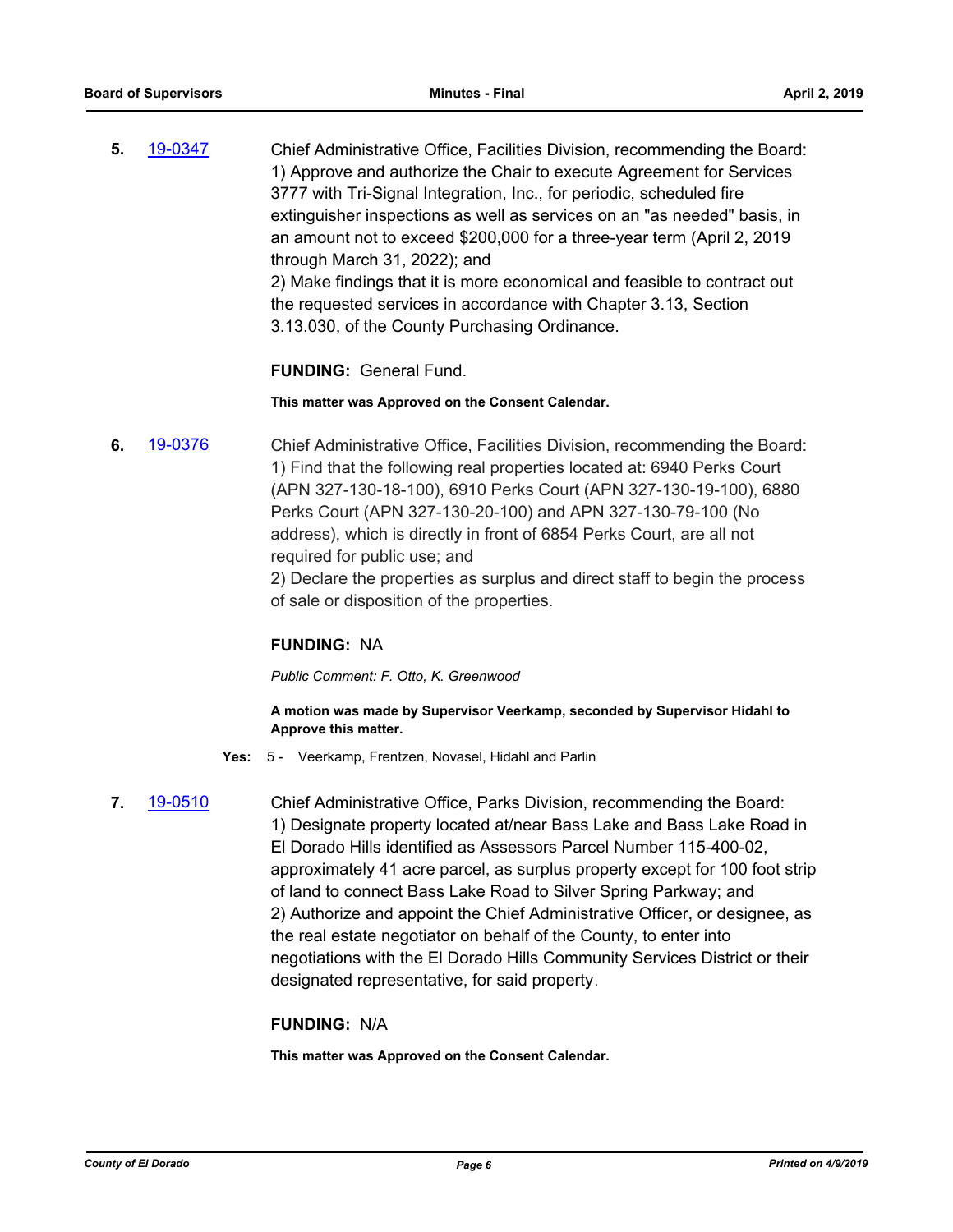**8.** [18-1891](http://eldorado.legistar.com/gateway.aspx?m=l&id=/matter.aspx?key=25241) Chief Administrative Office, Parks Division, recommending the Board consider the following:

1) Approve the addition of (1) Septic Pumper Trailer fixed asset to the Board-approved fixed asset list;

2) Authorize the attached budget transfer in the amount of \$25,000 (4/5 vote required);

3) Make findings in accordance with Section 3.12.160. of the El Dorado County Ordinance Code exempting the competitive bidding process due to the unique nature of the property or services required precludes competitive bidding;

4) Authorize the sole source acquisition of the fixed asset through WFO Concepts; and

5) Authorize the Purchasing Agent to issue a purchase order up to \$25,000, plus applicable taxes and fees.

**FUNDING:** State Off-Highway Vehicle (Green Sticker).

**This matter was Approved on the Consent Calendar.**

**9.** [19-0519](http://eldorado.legistar.com/gateway.aspx?m=l&id=/matter.aspx?key=25840) Chief Administrative Office recommending the Board approve corrected budget transfer language for items included in November and December 2018 final budget amendments, and increase the General Fund Appropriation for Contingency by \$93,000 to balance to previously authorized use of Contingency; balance the operating transfer account for a transfer from Special Revenue Funds (Ponderosa Quimby Fee) to the Accumulative Capital Outlay Fund; and decrease contingency and increase contributions in the SMUD Special Revenue Fund to provide the correct pass through funding to the Georgetown Public Utility District. (Attached worksheet, 4/5 vote required).

**This matter was Approved on the Consent Calendar.**

**10.** [19-0378](http://eldorado.legistar.com/gateway.aspx?m=l&id=/matter.aspx?key=25699) Chief Administrative Office, Parks Division, recommending the Board accept with thanks a monetary donation of \$440 from Jeanette Garner, resident of the unincorporated community of El Dorado, California, to purchase and install a park bench along the El Dorado Trail.

**FUNDING:** Donation.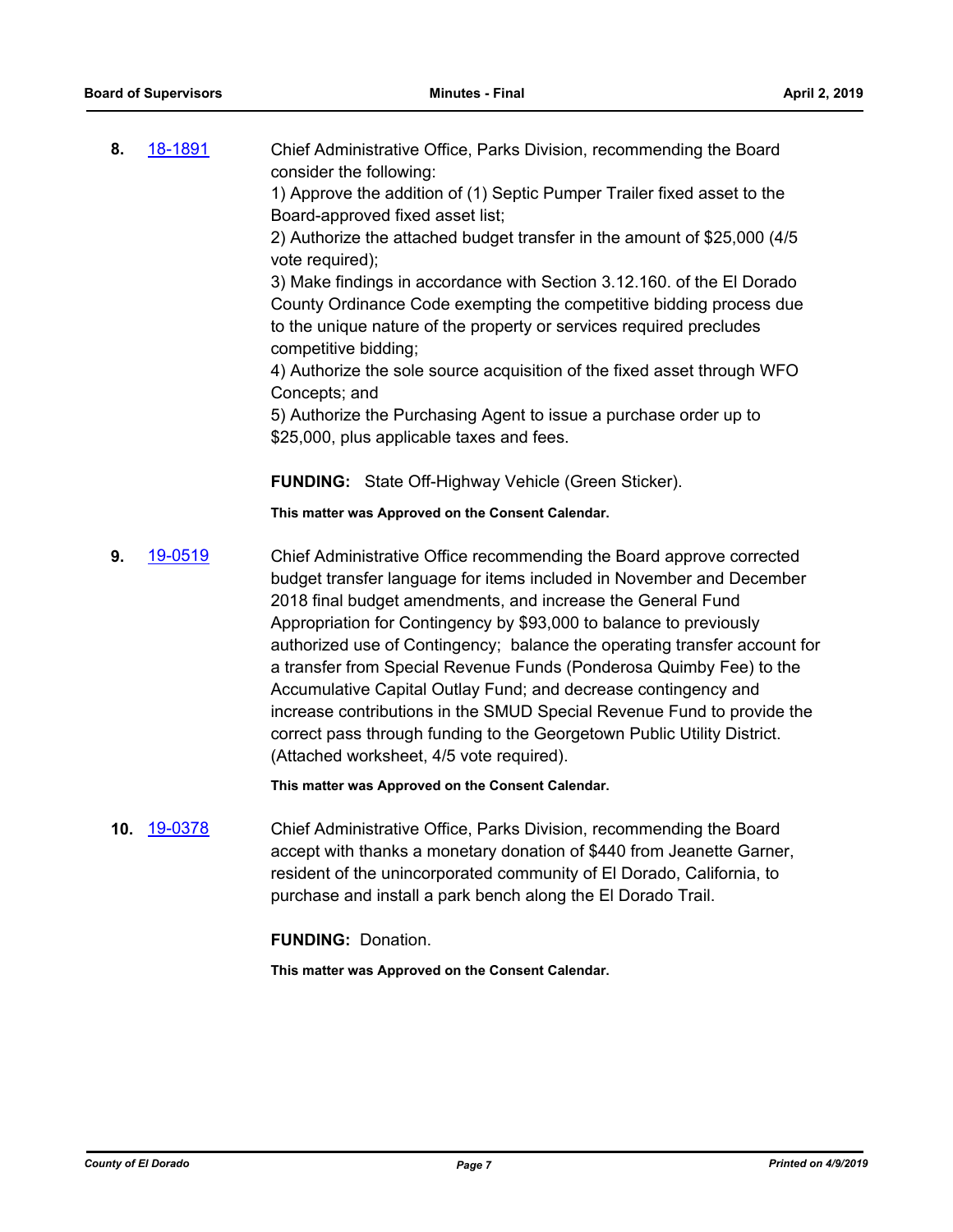**11.** [19-0439](http://eldorado.legistar.com/gateway.aspx?m=l&id=/matter.aspx?key=25760) Chief Administrative Office, Procurement and Contracts, recommending the Board approve the following: 1) Award Bid 19-425-057 for the purchase of Office Furniture to the low qualified bidders, Sierra Office Systems Products, Inc. of Placerville, CA and Express Office Products, Inc. of Rancho Cordova, CA; 2) Authorize the Purchasing Agent to issue two (2) purchase contracts to the same two (2) bidders for a total of \$420,000; one to Sierra Office System Products in the amount of \$400,000, and one to Express Office Products in the amount of \$20,000 for a twenty-four month (24-month) term following Board approval; and 3) Authorize the Purchasing Agent to increase the purchase order contracts on an "as needed" basis during the awarded period as long as funding is available within the requesting department's budget.

**FUNDING:** Various - General Fund and Non-General Fund.

**This matter was Approved on the Consent Calendar.**

**12.** [19-0448](http://eldorado.legistar.com/gateway.aspx?m=l&id=/matter.aspx?key=25769) Clerk of the Board, based upon the recommendation of the Diamond Springs and El Dorado Community Advisory Committee, recommending the Board make the following appointment to the Diamond Springs and El Dorado Community Advisory Committee: Reappoint Warren R. Pesses, Member, Term Expiration 4/2/2023.

> **A motion was made by Supervisor Veerkamp, seconded by Supervisor Hidahl to Approve this matter.**

- **Yes:** 5 Veerkamp, Frentzen, Novasel, Hidahl and Parlin
- **13.** [19-0457](http://eldorado.legistar.com/gateway.aspx?m=l&id=/matter.aspx?key=25778) Clerk of the Board, based upon the recommendation of Supervisor Novasel, recommending the Board make the following appointment to the Happy Homestead Cemetery District: Accept the resignation of Charles Knowlton, Member; and Appoint Doug Witt, Member (Vacant), Term Expiration 1/1/2023.

**This matter was Approved on the Consent Calendar.**

**14.** [19-0474](http://eldorado.legistar.com/gateway.aspx?m=l&id=/matter.aspx?key=25795) Elections Department recommending the Board declare the results of the official canvass of the March 5, 2019 Mosquito Fire Protection District Special Mail Ballot Election conducted by the Registrar of Voters.

#### **FUNDING:** N/A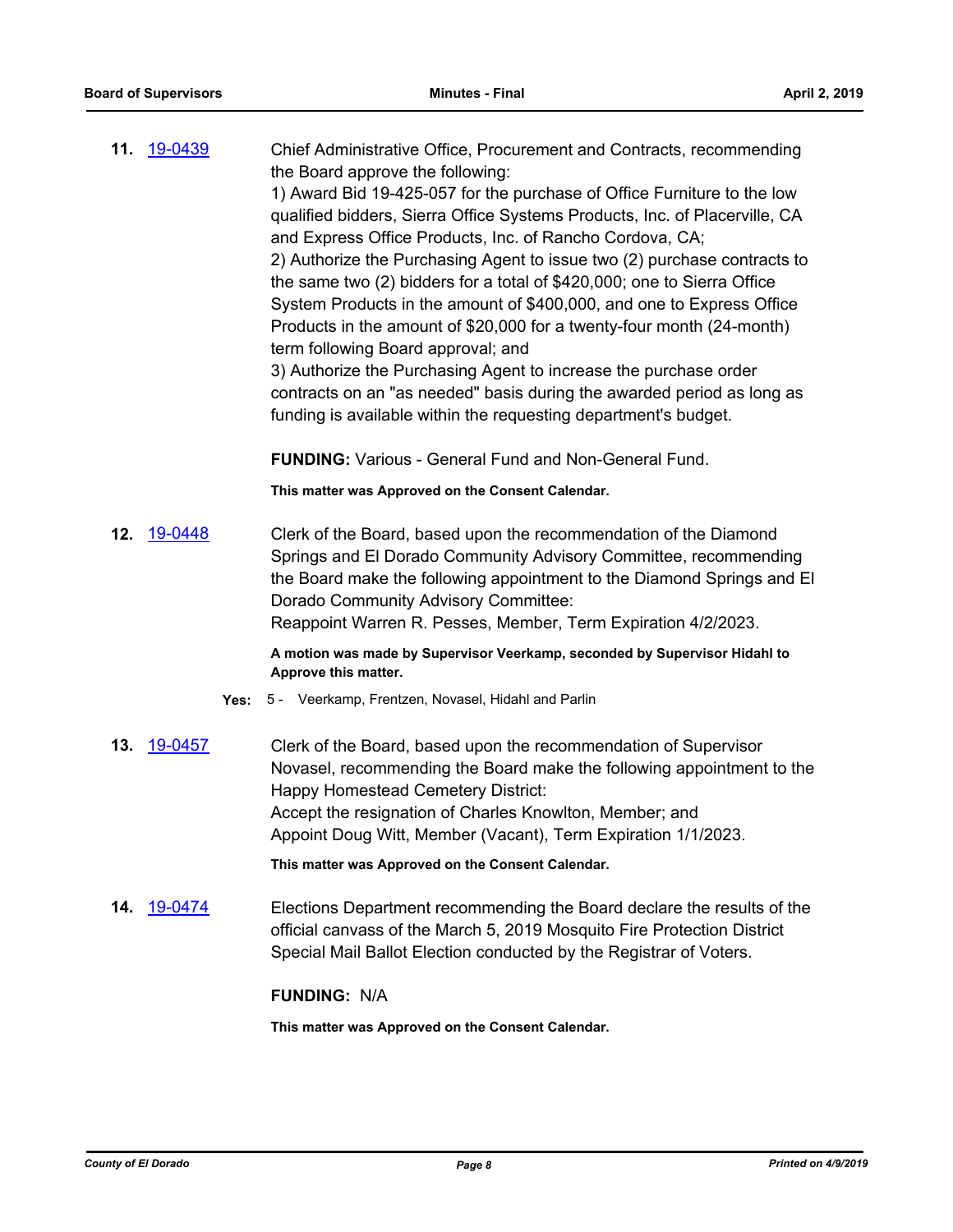**15.** [19-0464](http://eldorado.legistar.com/gateway.aspx?m=l&id=/matter.aspx?key=25785) Human Resources Department recommending the Board adopt and authorize the Chair to sign Resolution **043-2019** to correct the total number of allocations erroneously assigned to the Sheriff's Technician I/II classification on March 5, 2019, Legistar 19-0282.

#### **FUNDING:** General Fund.

**Resolution 043-2019 was Adopted upon Approval of the Consent Calendar.**

**16.** [19-0465](http://eldorado.legistar.com/gateway.aspx?m=l&id=/matter.aspx?key=25786) Human Resources Department recommending the Board approve and adopt the following:

> 1) Revised class specifications for the Health and Human Services Agency: Nutritionist and Nutrition Services Supervisor;

2) Revised class specification for the Probation Department: Probation Assistant;

3) New County-wide class specification: Sr. Paralegal; and 4) Adopt and authorize the Chair to sign Resolution **044-2019** to approve the salary range, job class number, and bargaining unit for the new classification of Sr. Paralegal.

#### **FUNDING:** N/A

**This matter was Approved and Resolution 044-2019 was Adopted upon Approval of the Consent Calendar.**

**17.** [19-0466](http://eldorado.legistar.com/gateway.aspx?m=l&id=/matter.aspx?key=25787) Human Resources Department recommending the Board approve a proposed departmental reorganization within the Human Resources Department. To support such, Human Resources Department is recommending the Board:

> 1) Approve and adopt the revised department-specific class specification of Principal Human Resources Analyst; and

2) Adopt and authorize the Chair to sign Resolution **045-2019** to delete one (1.0 FTE) vacant Sr. Human Resources Analyst allocation and one (1.0 FTE) vacant Labor Relations Manager allocation, and add two (1.0 FTE) Principal Human Resources Analyst allocations in the Human Resources Department.

**FUNDING:** General Fund (Cost Savings).

**This matter was Approved and Resolution 045-2019 was Adopted upon Approval of the Consent Calendar.**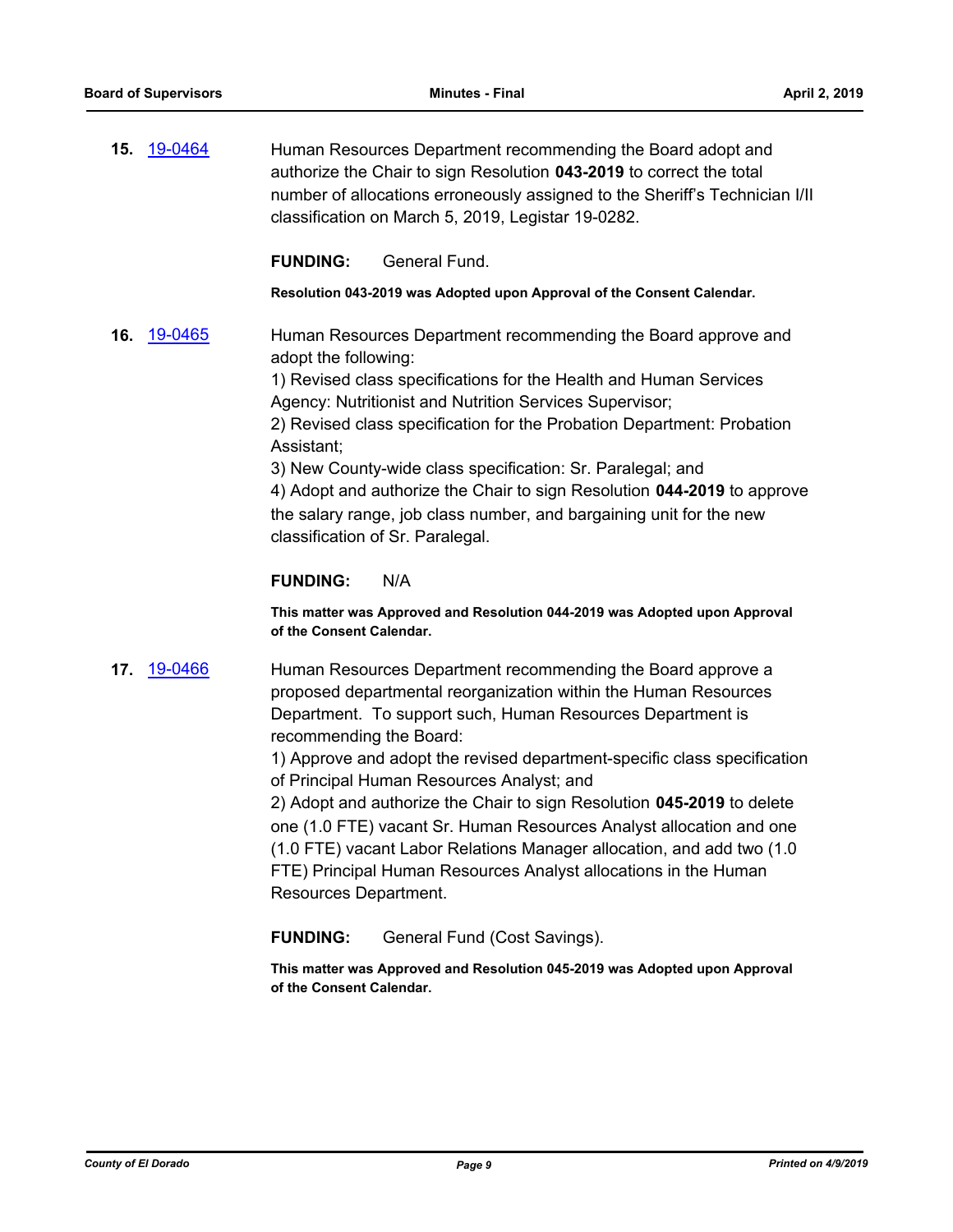| 18. | 19-0468 | Human Resources Department recommending the Board:<br>1) Approve and adopt the new department-specific class specification of<br>Assistant Director of Child Support Services; and<br>2) Adopt and authorize the Chair to sign Resolution 046-2019 to approve<br>the following:<br>a) Deletion of one (1.0 FTE) vacant Assistant Director of Child Support<br>Services/Chief Attorney allocation and addition of one (1.0 FTE) Assistant<br>Director of Child Support Services allocation in the Department of Child<br>Support Services; and<br>b) The job class number, bargaining unit, and salary range for the new<br>classification of Assistant Director of Child Support Services. |
|-----|---------|--------------------------------------------------------------------------------------------------------------------------------------------------------------------------------------------------------------------------------------------------------------------------------------------------------------------------------------------------------------------------------------------------------------------------------------------------------------------------------------------------------------------------------------------------------------------------------------------------------------------------------------------------------------------------------------------|
|     |         | General Fund.<br><b>FUNDING:</b>                                                                                                                                                                                                                                                                                                                                                                                                                                                                                                                                                                                                                                                           |
|     |         | This matter was Approved and Resolution 046-2019 was Adopted upon Approval<br>of the Consent Calendar.                                                                                                                                                                                                                                                                                                                                                                                                                                                                                                                                                                                     |
| 19. | 19-0413 | Supervisor Novasel recommending the Board adopt and authorize the<br>Chair to sign Resolution 036-2019 recognizing highway restrictions on<br>June 2, 2019, for the 28th Annual America's Most Beautiful Bike Ride.                                                                                                                                                                                                                                                                                                                                                                                                                                                                        |
|     |         | A motion was made by Supervisor Hidahl, seconded by Supervisor Novasel to<br>Adopt Resolution 036-2019.                                                                                                                                                                                                                                                                                                                                                                                                                                                                                                                                                                                    |
|     | Yes:    | 5 - Veerkamp, Frentzen, Novasel, Hidahl and Parlin                                                                                                                                                                                                                                                                                                                                                                                                                                                                                                                                                                                                                                         |
| 20. | 19-0422 | Supervisor Novasel recommending the Board adopt and authorize the<br>Chair to sign Resolution 037-2019 acknowledging highway restrictions at<br>Lake Tahoe for the 17th Annual Tour de Tahoe - Bike Big Blue cycling<br>event to be held on Sunday, September 8, 2019.                                                                                                                                                                                                                                                                                                                                                                                                                     |
|     |         | Resolution 037-2019 was Adopted upon Approval of the Consent Calendar.                                                                                                                                                                                                                                                                                                                                                                                                                                                                                                                                                                                                                     |
| 21. | 19-0526 | Supervisor Novasel recommending the Board adopt and authorize the<br>Chair to sign Resolution 048-2019 to set 9:00 A.M. as the begin time for<br>all remaining regular meetings of the Board of Supervisors for 2019,<br>thereby amending Resolution 230-2018.                                                                                                                                                                                                                                                                                                                                                                                                                             |
|     |         | Resolution 048-2019 was Adopted upon Approval of the Consent Calendar.                                                                                                                                                                                                                                                                                                                                                                                                                                                                                                                                                                                                                     |
| 22. | 19-0532 | Supervisor Veerkamp recommending the Board authorize the signature<br>of all five Supervisors on a recognition certificate for Doris Henke. To<br>honor her selfless volunteer service of 25 years with Snowline Hospice,<br>sitting at the bedside of patients at end of life and providing kind and<br>gentle support for the families.                                                                                                                                                                                                                                                                                                                                                  |
|     |         | This matter was Approved on the Consent Calendar.                                                                                                                                                                                                                                                                                                                                                                                                                                                                                                                                                                                                                                          |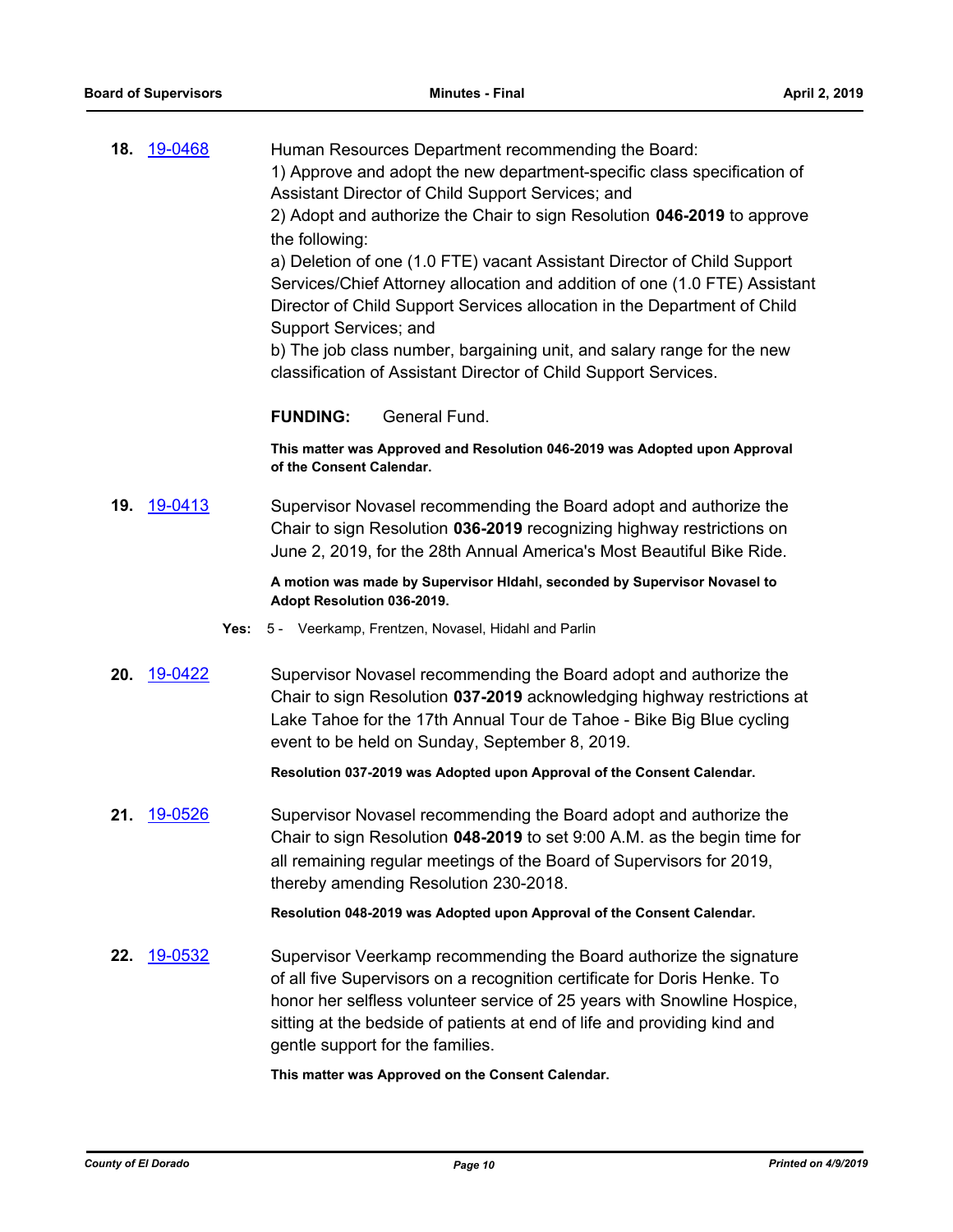#### **HEALTH AND HUMAN SERVICES - CONSENT ITEMS**

**23.** [19-0080](http://eldorado.legistar.com/gateway.aspx?m=l&id=/matter.aspx?key=25401) Health and Human Services Agency recommending the Board of Supervisors, acting as the Governing Board of the In-Home Supportive Services Public Authority (IHSS PA):

> 1) Approve and authorize the Chair to sign Amendment II to Agreement for Services 538-S1710 (also known as Agreement for Services 977) with Industrial Employers and Distributors Association (IEDA), for the provision of wage and health benefits negotiation assistance between the IHSS PA and the United Domestic Workers of America, to extend the term from June 20, 2017 through June 30, 2019 by one year to end June 30, 2020, and increase the maximum contractual obligation by \$24,000 to \$72,000, for the term of the Agreement;

> 2) Make findings in accordance with County Ordinance 3.13.030 that it is more economical and feasible to contract with IEDA for services provided under this Agreement 538-S1710 because the work performed under this Agreement requires special skills and qualifications involved in the performance of the work, and a contract is necessary to protect against a conflict of interest; and

3) Authorize the Purchasing Agent, or designee, to execute further documents relating to Agreement for Services 538-S1710, including amendments that do not increase the dollar amount or term of the Agreement, and contingent upon approval by County Counsel and Risk Management. (Cont. 3/19/19, Item 8)

**FUNDING:** 34% State, 50% Federal, 9% Realignment, and 7% General Fund.

**This matter was Approved on the Consent Calendar.**

**24.** [19-0399](http://eldorado.legistar.com/gateway.aspx?m=l&id=/matter.aspx?key=25720) Health and Human Services Agency recommending the Board: 1) Adopt and authorize the Chair to sign a proclamation to recognize April 1 - 7, 2019 as National Public Health Week; and

2) Acknowledge the efforts of the Health and Human Services Agency, Public Health Division, its partnering agencies, and the residents of the El Dorado County in creating healthy communities and neighborhoods.

#### **FUNDING**: N/A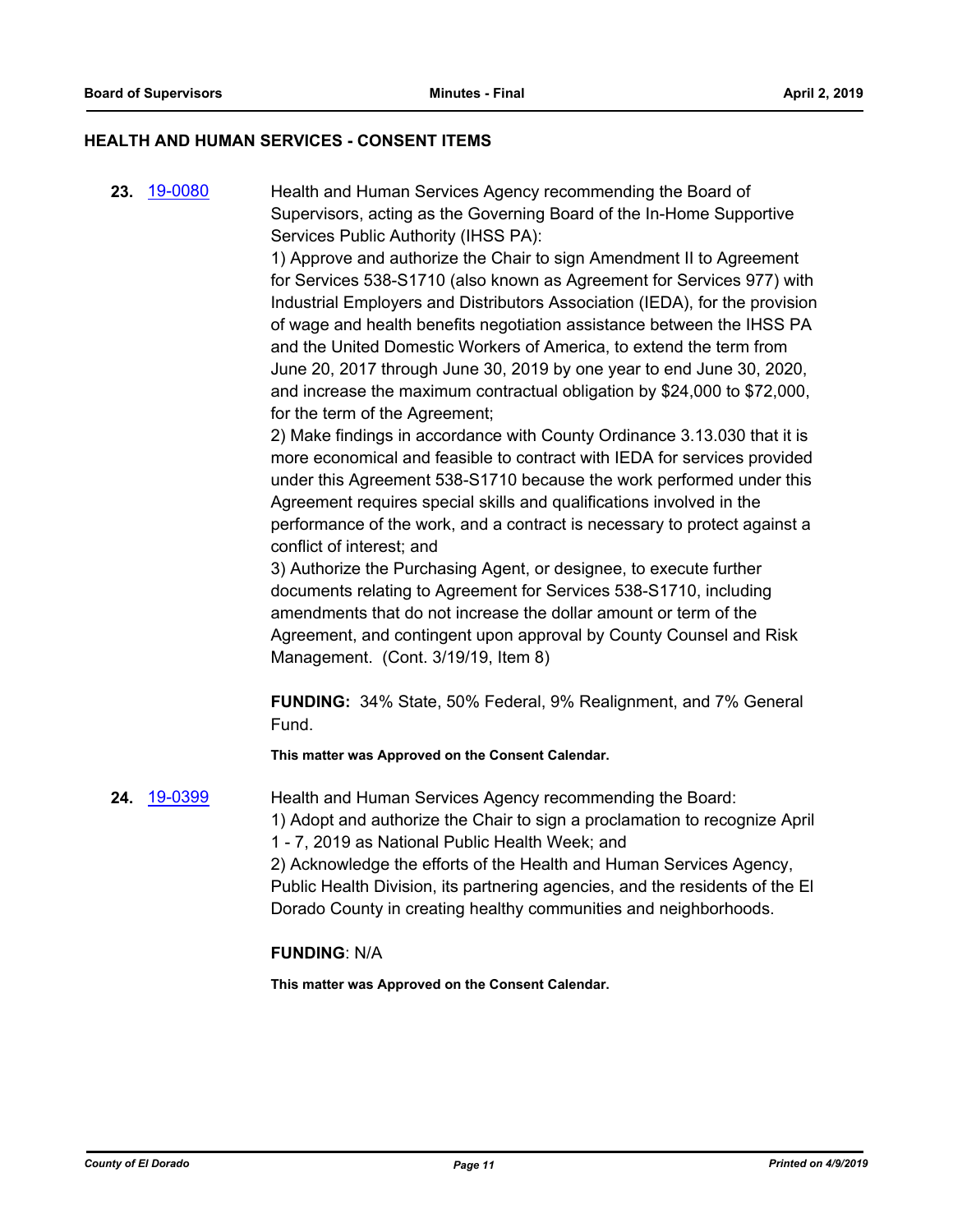#### **LAND USE AND DEVELOPMENT - CONSENT ITEMS**

**25.** [19-0155](http://eldorado.legistar.com/gateway.aspx?m=l&id=/matter.aspx?key=25475) Chief Administrative Office, Airports and Cemeteries Division, recommending the Board take the following actions pertaining to the Georgetown Airport - Crack Seal, Joint Seal, & Mark Runway, Taxiways, Aprons & T-Hangar Taxilanes; Change Runway End ID Project, Contract PW 17-31164, FENIX 3133, CIP 93527: 1) Approve and authorize the Chair to sign the Notice of Acceptance with Maxwell Asphalt, Inc.; and 2) Authorize the Clerk of the Board to release the Payment and Performance Bonds to the Surety upon notification from the Airports and Cemeteries Division after the one-year (1-year) guarantee period. **FUNDING:** Federal Aviation Administration Grant - Federal Funds (90%) and Accumulative Capital Outlay Funds (10%). **This matter was Approved on the Consent Calendar. 26.** [19-0287](http://eldorado.legistar.com/gateway.aspx?m=l&id=/matter.aspx?key=25609) Chief Administrative Office, Airports and Cemeteries Division, recommending the Board approve and sign the First Amendment to Agreement for Services 381-S1611 with Dario Mancio, for on-call burial and maintenance services at County-operated cemeteries, to extend the term of the Agreement to December 31, 2019, with no changes to the Agreement's not-to-exceed amount, and providing for administrative updates regarding notice and contract administration. **FUNDING:** General Fund, Georgetown Cemetery Zone of Benefit #3 Special Revenue Fund, and fees for cemetery plot sales and services. **This matter was Approved on the Consent Calendar. 27.** [19-0463](http://eldorado.legistar.com/gateway.aspx?m=l&id=/matter.aspx?key=25784) Community Development Services, Administration and Finance Division, recommending the Board approve and authorize the Chair to sign the Second Amendment to a perpetual agreement with Cardknox (Agreement

2709 - Attachment B), the credit card system provider for the TRAKiT system, to change the \$45 monthly service payment and \$89 yearly service payment to a one-time fee of \$200, for the life of the contract.

**FUNDING:** Technology Fees (credit card processing fees are paid by cardholders).

**This matter was Approved on the Consent Calendar. Supervisor Parlin thanked staff for their work on this item.**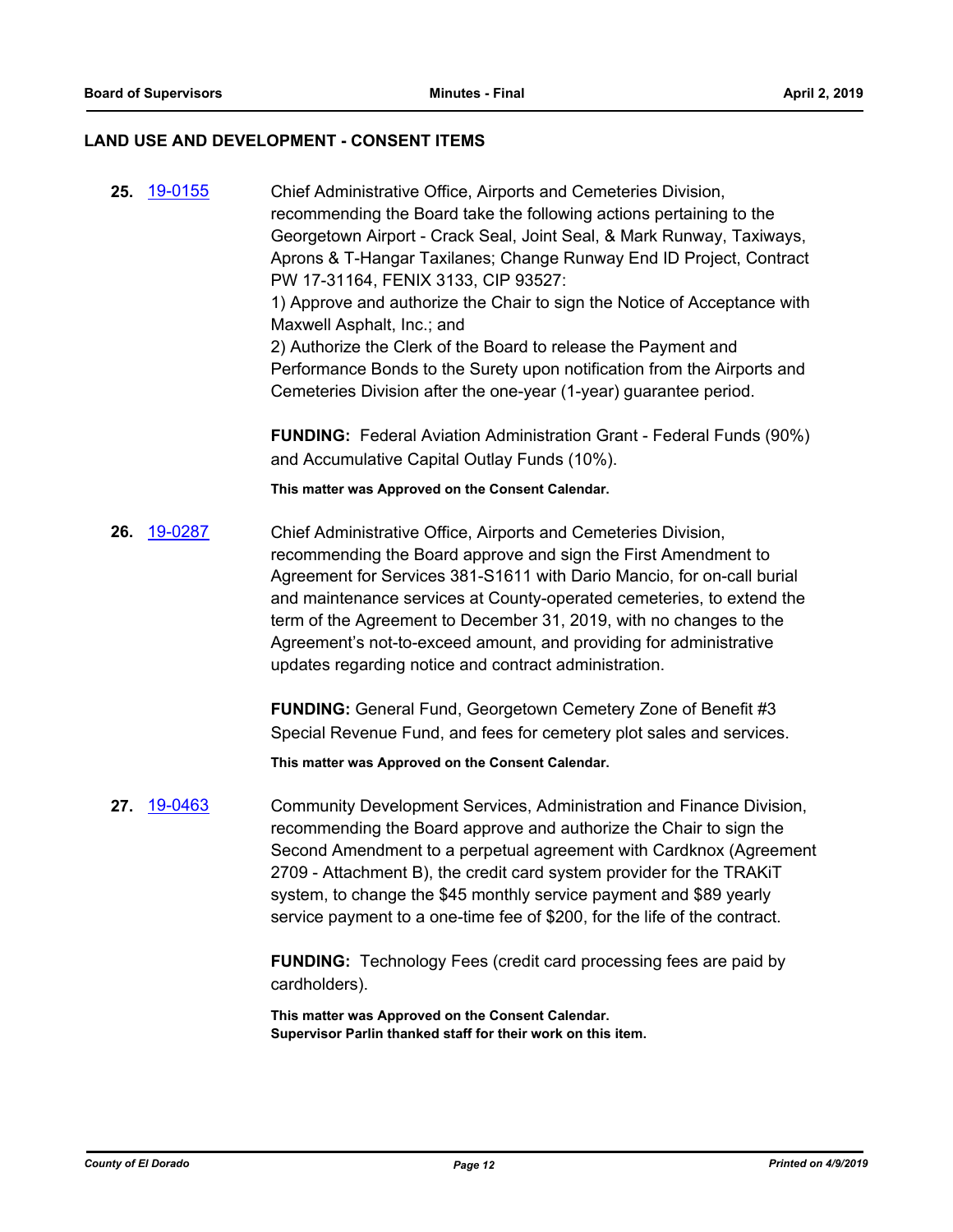**28.** [18-1949](http://eldorado.legistar.com/gateway.aspx?m=l&id=/matter.aspx?key=25299) Department of Transportation recommending the Board approve and authorize the Chair to sign First Amendment to Road Improvement Agreement for Mercy Housing Sunset Lane Apartments, Offsite Improvements AGMT 13-53705 with Mercy Housing California 55, extending the performance period to January 4, 2020.

**FUNDING:** Developer Funded.

**This matter was Approved on the Consent Calendar.**

**29.** [19-0152](http://eldorado.legistar.com/gateway.aspx?m=l&id=/matter.aspx?key=25472) Department of Transportation recommending the Board approve and authorize the Chair to sign Cooperative Agreement 03-0638 between California Department of Transportation and County of El Dorado defining the roles, responsibilities, and cost contribution of each agency related to the Plans, Specifications, and Estimate and Right-of-Way phases of the U.S. 50/Camino Area Safety Project, CIP 71319/36104015.

> **FUNDING:** Regional Surface Transportation Program Exchange Funds-Rural-EDCTC (49%), Traffic Impact Mitigation Fee - Hwy 50 (40%), State Transportation Impact Mitigation Fee (10%), Road Fund/Discretionary (1%). (State and Local Funds)

*Public Comment: S. Taylor, H. Myer-Hoffer, J. White, W. Goddell*

**A motion was made by Supervsor Veerkamp, seconded by Supervisor Frentzen to Approve this matter.**

- **Yes:** 5 Veerkamp, Frentzen, Novasel, Hidahl and Parlin
- **30.** [19-0249](http://eldorado.legistar.com/gateway.aspx?m=l&id=/matter.aspx?key=25570) Department of Transportation recommending the Board adopt and authorize the Chair to sign Resolution **038-2019** sanctioning the adoption of speed limits on portions of Blackstone Parkway and Royal Oaks Drive.

**FUNDING:** Road Fund.

**Resolution 038-2019 was Adopted upon Approval of the Consent Calendar.**

**31.** [19-0286](http://eldorado.legistar.com/gateway.aspx?m=l&id=/matter.aspx?key=25608) Department of Transportation recommending the Board adopt and authorize the Chair to sign Resolution **033-2019** accepting the 2018 revisions to the County of El Dorado Maintained Mileage System, reflecting no changes to total maintained mileage.

#### **FUNDING:** N/A

**Resolution 033-2019 was Adopted upon Approval of the Consent Calendar.**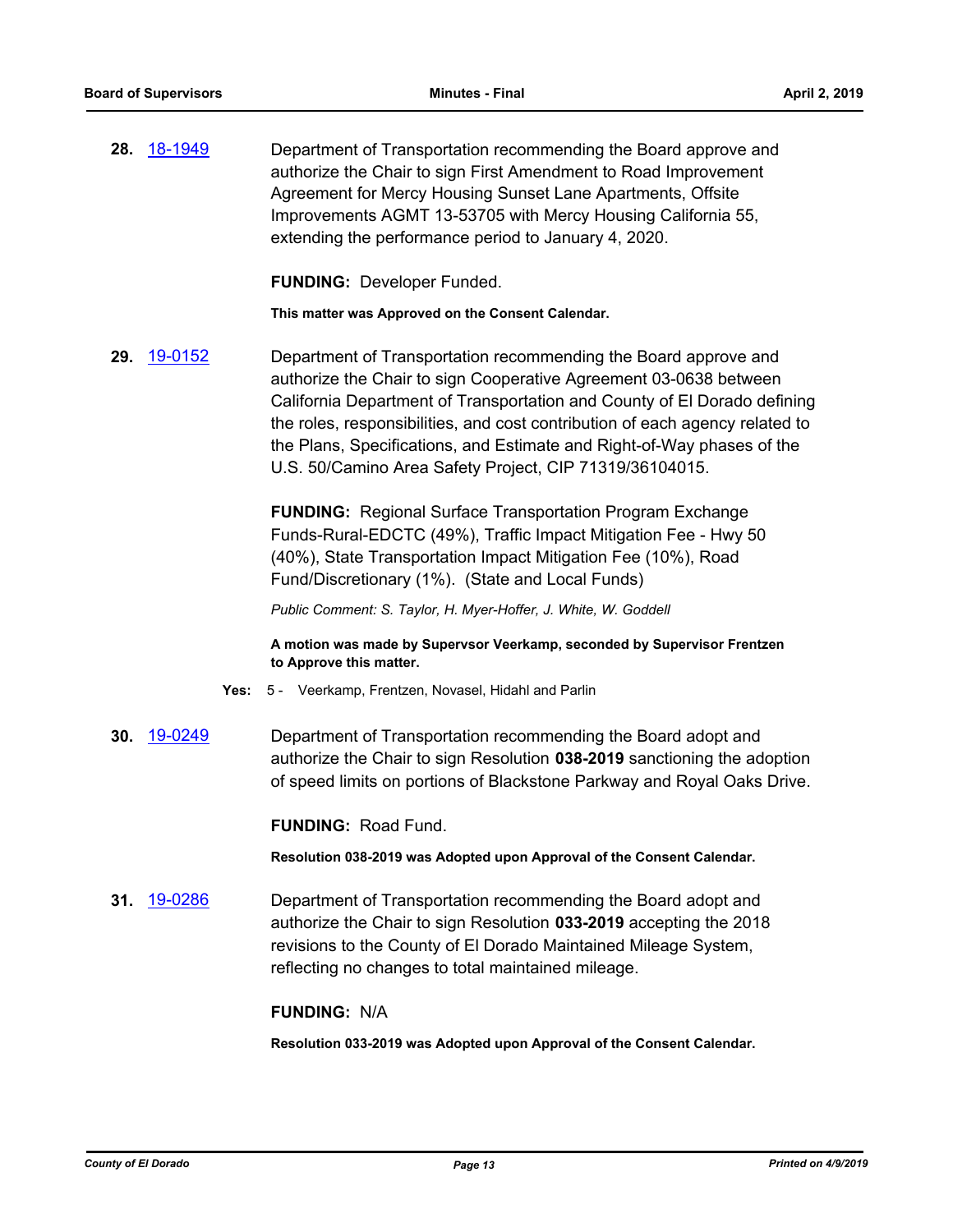| 32. | 19-0323 | Department of Transportation recommending the Board take the following<br>actions pertaining to the Safety Countermeasures at Various Locations<br>Project, CIP 49320/36201034, Contract 3630:<br>1) Award the Construction Contract to Truesdell Corporation of California,<br>Inc. who was determined to be the lowest, responsive, responsible bidder;<br>2) Approve and authorize the Chair to sign the Construction Contract,<br>subject to final review and approval by County Counsel and Risk<br>Management; and<br>3) Authorize the Director of Transportation to sign an Escrow Agreement,<br>if requested by the Contractor and in accordance with Public Contract<br>Code Section 22300, for the purpose of holding Contract retention funds. |
|-----|---------|-----------------------------------------------------------------------------------------------------------------------------------------------------------------------------------------------------------------------------------------------------------------------------------------------------------------------------------------------------------------------------------------------------------------------------------------------------------------------------------------------------------------------------------------------------------------------------------------------------------------------------------------------------------------------------------------------------------------------------------------------------------|
|     |         | <b>FUNDING:</b> Highway Safety Improvement Program Funds (100%).<br>(Federal Funds)                                                                                                                                                                                                                                                                                                                                                                                                                                                                                                                                                                                                                                                                       |
|     |         | This matter was Approved on the Consent Calendar.                                                                                                                                                                                                                                                                                                                                                                                                                                                                                                                                                                                                                                                                                                         |
| 33. | 19-0348 | Department of Transportation recommending the Board:<br>1) Approve and authorize the Chair to sign the Notice of Acceptance with<br>Pacific Infrastructure Construction, LLC, for the New York Creek Trail<br>(East) - Phase 2 Project, CIP 72308/36109008, Contract 2899; and<br>2) Approve and authorize the Clerk of the Board to release the Payment<br>and Performance Bonds to the Surety upon notification from the<br>Department of Transportation, after the one-year guarantee period.                                                                                                                                                                                                                                                          |
|     |         | <b>FUNDING:</b> Congestion Mitigation and Air Quality Program (92.88%)<br>(Federal Funds), Tribe (6.90%) (Local Funds), and Accumulative Capital<br>Outlay (.21%) (ACO Funds).                                                                                                                                                                                                                                                                                                                                                                                                                                                                                                                                                                            |
|     |         | This matter was Approved on the Consent Calendar.                                                                                                                                                                                                                                                                                                                                                                                                                                                                                                                                                                                                                                                                                                         |
| 34. | 19-0346 | Planning and Building Department, Planning Services Division-Current<br>Planning submitting for approval the Large Lot Final Map (TM08-1463-F)<br>for La Cañada Subdivision, creating a total of eight large lots for<br>financing purposes consisting of six residential lots and two lettered lots<br>on the 143-acre property. The property, identified as Assessor's Parcel<br>Numbers 126-100-18 and 110-020-12, located on the west side of<br>Salmon Falls Road, approximately 1,000 feet north of the intersection with<br>Kaila Way, in the El Dorado Hills area, and recommending the Board<br>approve Large Lot Final Map (TM08-1463-F) for La Cañada Subdivision.<br>(Supervisorial District 4) (Cont. 3/19/19, Item 16)                      |
|     |         | <b>FUNDING: N/A</b>                                                                                                                                                                                                                                                                                                                                                                                                                                                                                                                                                                                                                                                                                                                                       |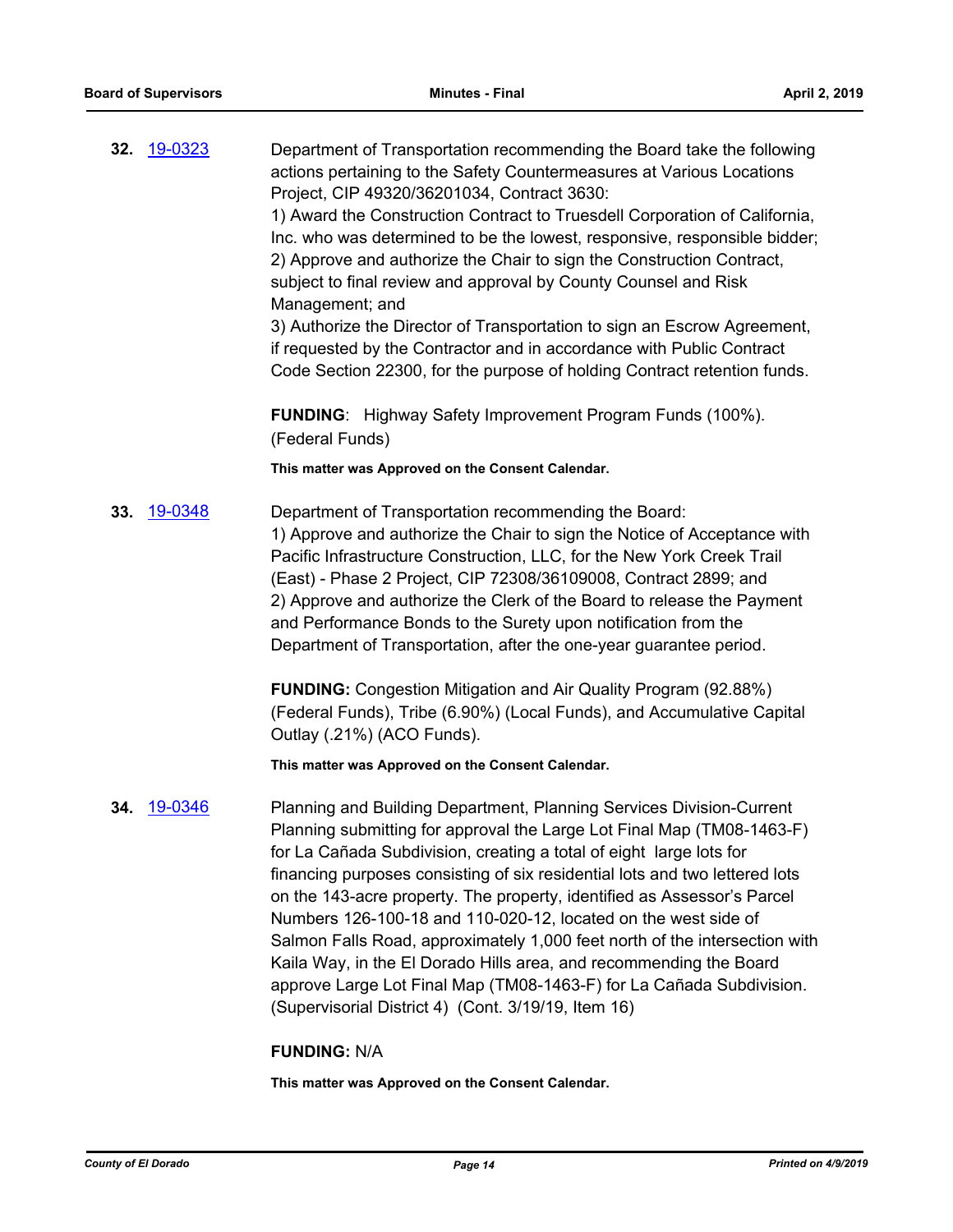**35.** [19-0333](http://eldorado.legistar.com/gateway.aspx?m=l&id=/matter.aspx?key=25654) Surveyor's Office recommending the Board adopt and authorize the Chair to sign Resolution **034-2019** for Abandonment of Easement 19-003 to abandon public utility easements on Lots 167 and 168 of "Serrano Village K1 & K2 - Unit 5B", recorded at Book K of Subdivisions at Page 3, identified as Assessor's Parcel Numbers 123-660-011 and 123-660-012.

**Resolution 034-2019 was Adopted upon Approval of the Consent Calendar.**

**36.** [19-0400](http://eldorado.legistar.com/gateway.aspx?m=l&id=/matter.aspx?key=25721) Surveyor's Office recommending the Board adopt and authorize the Chair to sign Resolution **035-2019** for Abandonment of Easement 19-001 to abandon a portion of a public utility and drainage easement on Lot 54 of "Stonebriar, Unit No. 3", recorded at Book I of Subdivisions at Page 98, identified as Assessor's Parcel Number 117-200-015.

#### **FUNDING:** N/A

**Resolution 035-2019 was Adopted upon Approval of the Consent Calendar.**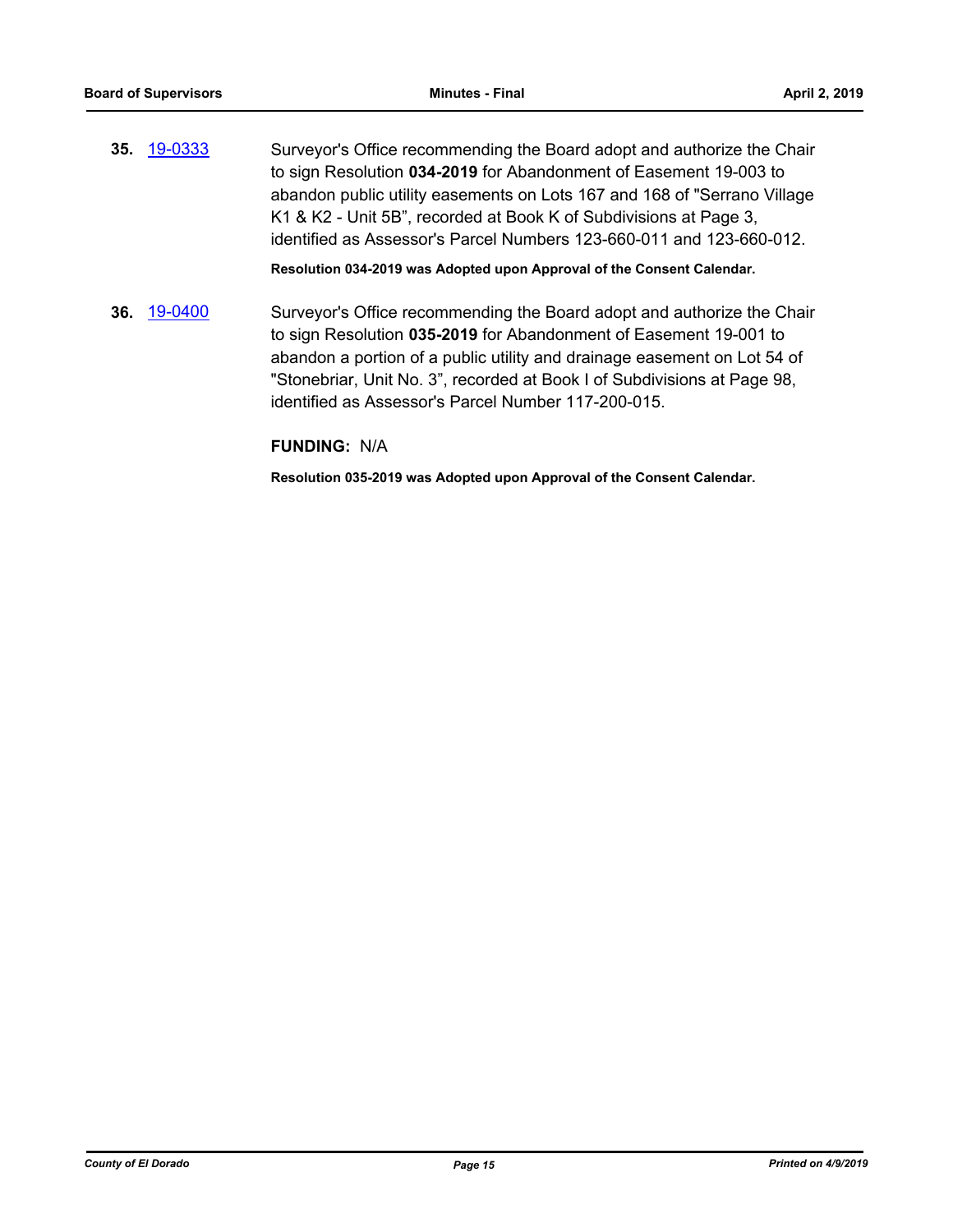#### **LAW AND JUSTICE - CONSENT ITEMS**

**37.** [19-0269](http://eldorado.legistar.com/gateway.aspx?m=l&id=/matter.aspx?key=25591) Probation Department recommending the Board consider the following: 1) Approve and authorize the Chair to sign Memorandum of Understanding 3769 and 3770 between Placerville Police Department, South Lake Tahoe Police Department, and El Dorado County Probation Department for "Managing the Effects of Public Safety Realignment Enforcement Operations Program." This agreement is for a term beginning upon final execution and expiring on June 30, 2019, for a not to exceed amount of \$50,000.00; and 2) Authorize the Purchasing Agent, or designee, to execute further documents relating to Memorandum of Understanding 3769 and 3770, including amendments which do not increase the maximum dollar amount or term of the Agreement, contingent upon approval by County Counsel and Risk Management.

> **FUNDING:** Community Corrections Funding and Public Safety Realignment legislation (AB 109).

**This matter was Approved on the Consent Calendar.**

**38.** [19-0417](http://eldorado.legistar.com/gateway.aspx?m=l&id=/matter.aspx?key=25738) Sheriff's Office recommending the Board approve and authorize the Sheriff to sign the Domestic Cannabis Eradication and Suppression Program grant funding Letter of Agreement 2019-14, with the United States Department of Justice Drug Enforcement Administration in the amount of \$40,000 for the period October 1, 2018 to September 30, 2019 to defray costs relating to the eradication and suppression of illicit marijuana.

> **FUNDING:** United States Department of Justice Drug Enforcement Administration.

**This matter was Approved on the Consent Calendar.**

**39.** [19-0425](http://eldorado.legistar.com/gateway.aspx?m=l&id=/matter.aspx?key=25746) Sheriff's Office, Probation Department and the District Attorney's Office, recommending that the Board authorize the Chair to sign Contract 3754 with Cordico Psychological Corporation, in the amount of \$93,600 for the term April 05, 2019 through April 04, 2022, for Psychological Fitness exams for employment.

**FUNDING:** General Fund.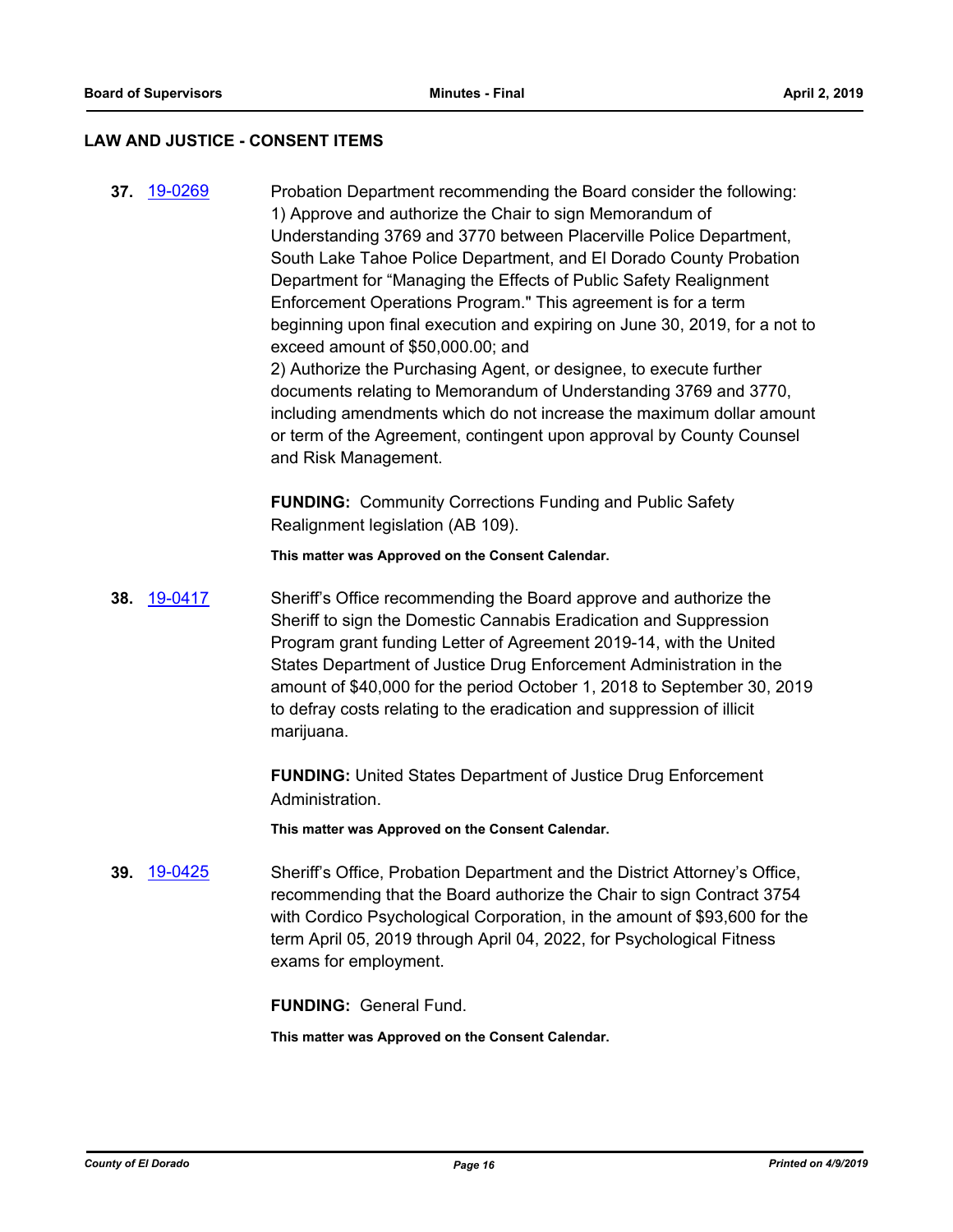| 40. 19-0446 | Sheriff's Office recommending the Board:                                |
|-------------|-------------------------------------------------------------------------|
|             | 1) Waive formal bid requirements for the purchase of a Peterbilt 220    |
|             | Chassis vehicle that will be used as the Sheriff's Office Explosives    |
|             | Ordnance Disposal Truck in accordance with County Ordinance 3.12.160    |
|             | Section D;                                                              |
|             | 2) Authorize the Purchasing Agent to utilize the Sourcewell (formerly   |
|             | known as National Joint Powers Alliance - NJPA) Contract 081716-PMC     |
|             | for the acquisition of a Peterbilt 220 Chassis, and issue a PO for the  |
|             | purchase of a Peterbilt 220 Chassis in the estimated amount of \$83,162 |
|             | not including tax and applicable fees;                                  |
|             | 3) Waive formal bid requirements for the purchase of a Truck Body that  |
|             | will be mounted on the Peterbilt 220 Chassis in accordance with County  |
|             | Ordinance 3.12.160 Section B; and                                       |
|             | 4) Authorize the Purchasing Agent to issue a Purchase Order for the     |
|             | purchase of an Explosives Ordnance Disposal Truck Body in the           |
|             | estimated amount of \$139,662 not including applicable taxes, delivery  |
|             | fees and other fees.                                                    |

**FUNDING:** General Fund.

**This matter was Approved on the Consent Calendar.**

**41.** [19-0385](http://eldorado.legistar.com/gateway.aspx?m=l&id=/matter.aspx?key=25706) Sheriff's Office recommending the Board approve and sign a Sixth Amendment to Agreement 198-L1011 (FENIX 3280) with EDH Waterfront LLC for the lease of space housing the El Dorado Hills substation, to extend the term of the lease for an additional three (3) year period from May 1, 2019 to April 30, 2022; and amend the compensation.

**FUNDING:** General Fund.

**This matter was Approved on the Consent Calendar.**

## **END CONSENT CALENDAR**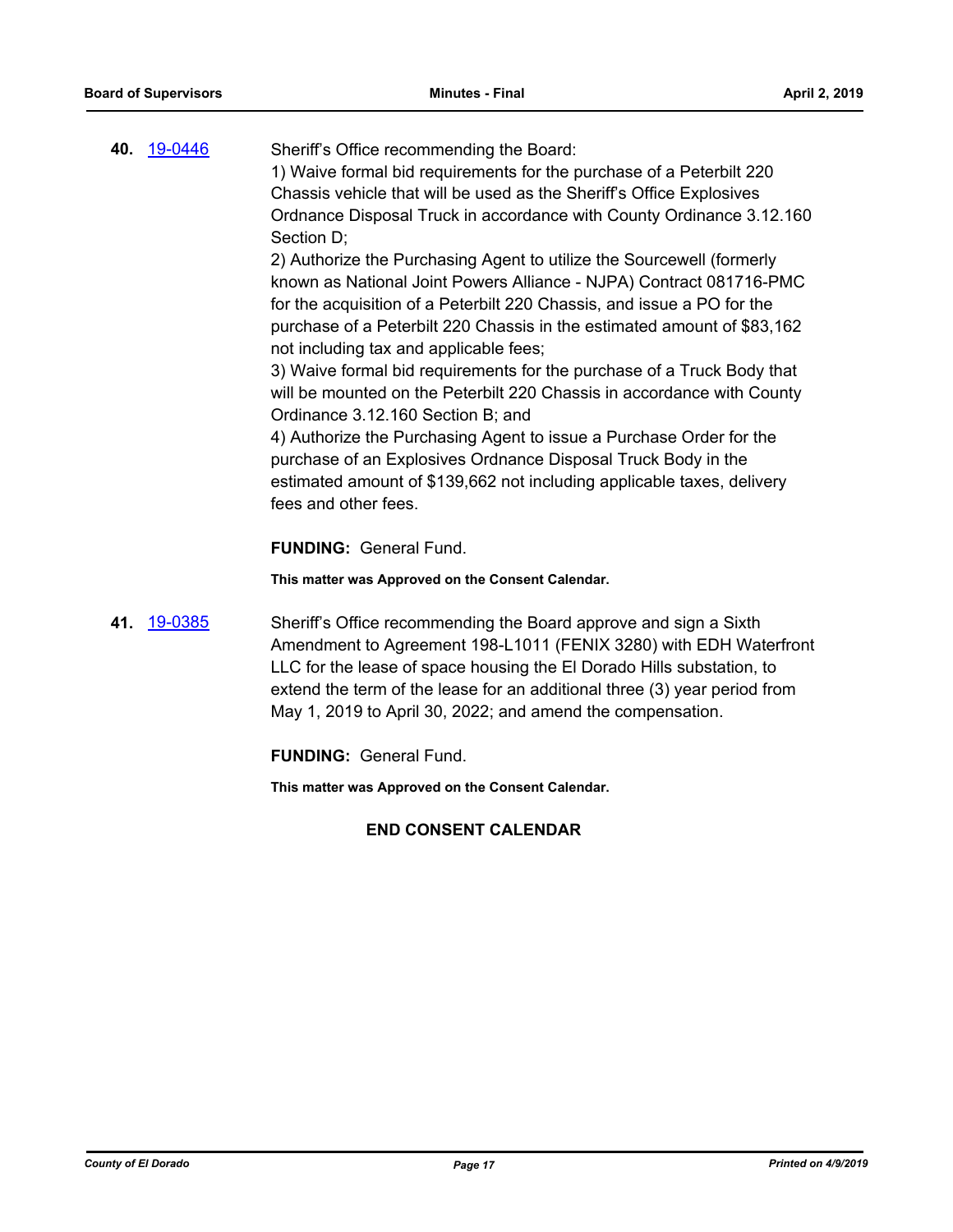#### **10:00 A.M. - TIME ALLOCATION**

| 42 19-0238<br>HEARING - Auditor-Controller recommending the Board: |
|--------------------------------------------------------------------|
|--------------------------------------------------------------------|

1) Conduct a public hearing on April 2, 2019 at 10:00 A.M.;

2) Adopt and authorize the Chair to sign the following Resolutions that are on file in the Board Clerk's Office related to the formation of El Dorado County Community Facilities District No. 2019-1 (Bass Lake Hills Services):

a) Resolution **040-2019** of Formation of Community Facilities District, to which are attached two exhibits as follows:

1) Exhibit A - List of Authorized Services;

2) Exhibit B - Rate and Method of Apportionment;

b) Resolution **041-2019** Calling Election, to which is attached a form of the Ballot;

c) Resolution **042-2019** Declaring Results of Special Landowner Election and Directing Recording of Notice of Special Tax Lien , to which is a form for the Board Clerk's use in canvassing the election results;

3) Approve the Introduction (First Reading) of Ordinance **5100** to Levy Special Taxes; and

4) Wave full reading by the Clerk of the Board, read by title only, and continue this matter to April 9, 2019 for Final Adoption (Second Reading). (Cont. 2/26/19, Item 6) (Est. Time: 10 Min.)

*Public Comment: S. Taylor*

**Items 42 and 43 were heard together.**

**Supervisor Novasel opened the hearing and upon conclusion of the public comment period, closed the hearing.**

**The Clerk of the Board opened the ballots and announced the results of the election. The results of the election being unanimously in favor of the levy of the special taxes, the establishment of the appropriations limit and the incurring of bonded indebtedness.**

**A motion was made by Supervisor Frentzen, seconded by Supervisor Hidahl to Approve this matter and Adopt Resolutions 040-2019, 041-2019 and 042-2019. Continue Ordinance 5100 to April 9, 2019 for Final Adoption (Second Reading).**

**Yes:** 5 - Veerkamp, Frentzen, Novasel, Hidahl and Parlin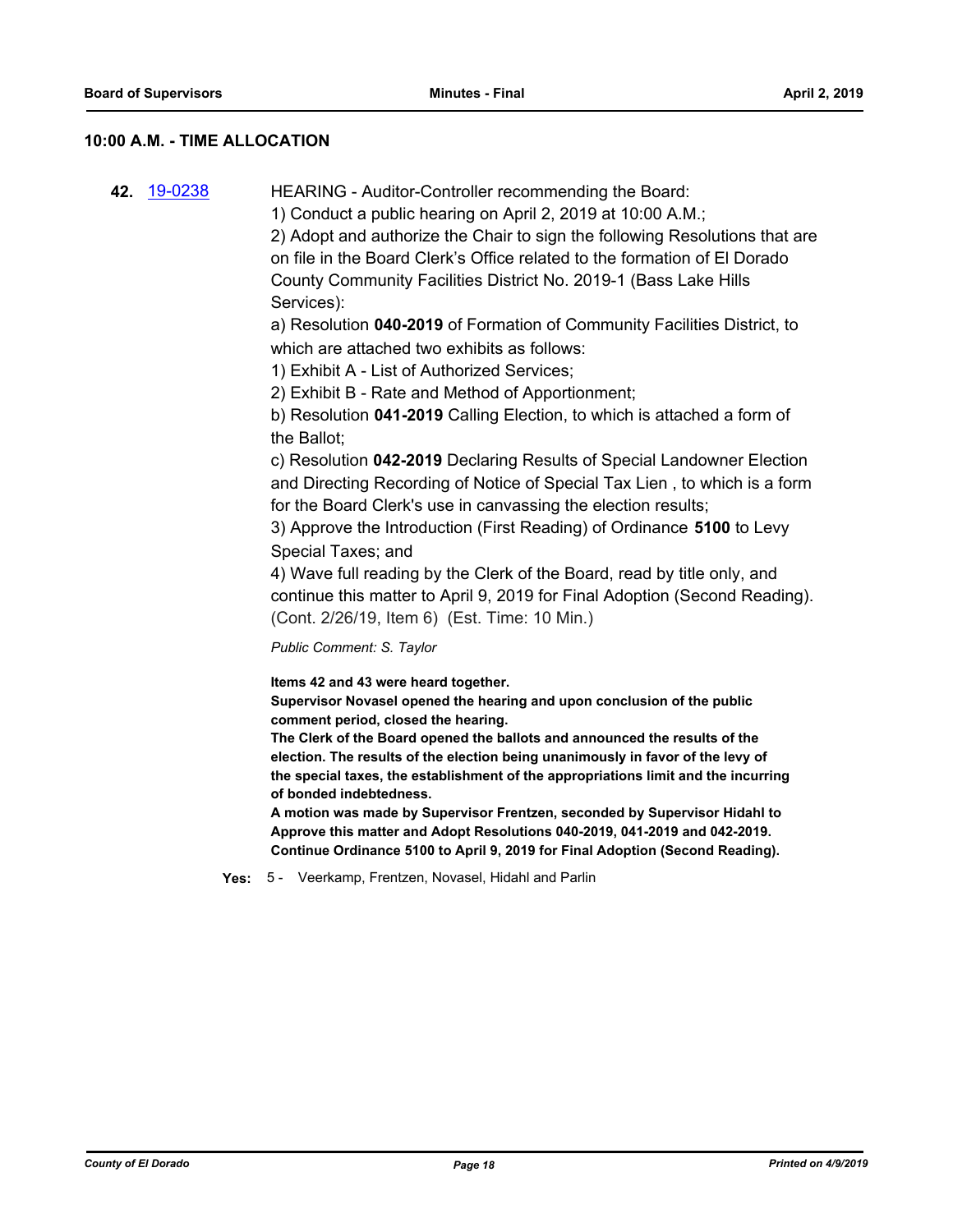**43.** [19-0328](http://eldorado.legistar.com/gateway.aspx?m=l&id=/matter.aspx?key=25649) HEARING - Department of Transportation recommending the Board: 1) Conduct a public hearing to receive public comment of all interested parties for or against the dissolution of the Hawk View Zone of Benefit 98613;

2) Make findings consistent with the County's Policy and Procedure Guidelines for Creation and Administration of Zones of Benefit Within a County Service Area, as amended February 10, 2015; and 3) If there is no majority protest, adopt and authorize the Chair to sign Resolution **039-2019** dissolving the Hawk View Zone of Benefit 98613 within County Service Area 9. (Est. Time: 5 Min.)

#### **FUNDING**: N/A

**Items 42 and 43 were heard together. Supervisor Novasel opened the hearing and upon conclusion of the public comment period, closed the hearing. A motion was made by Supervisor Frentzen, seconded by Supervisor Hidahl to Approve this matter and Adopt Resolution 039-2019.**

**Yes:** 5 - Veerkamp, Frentzen, Novasel, Hidahl and Parlin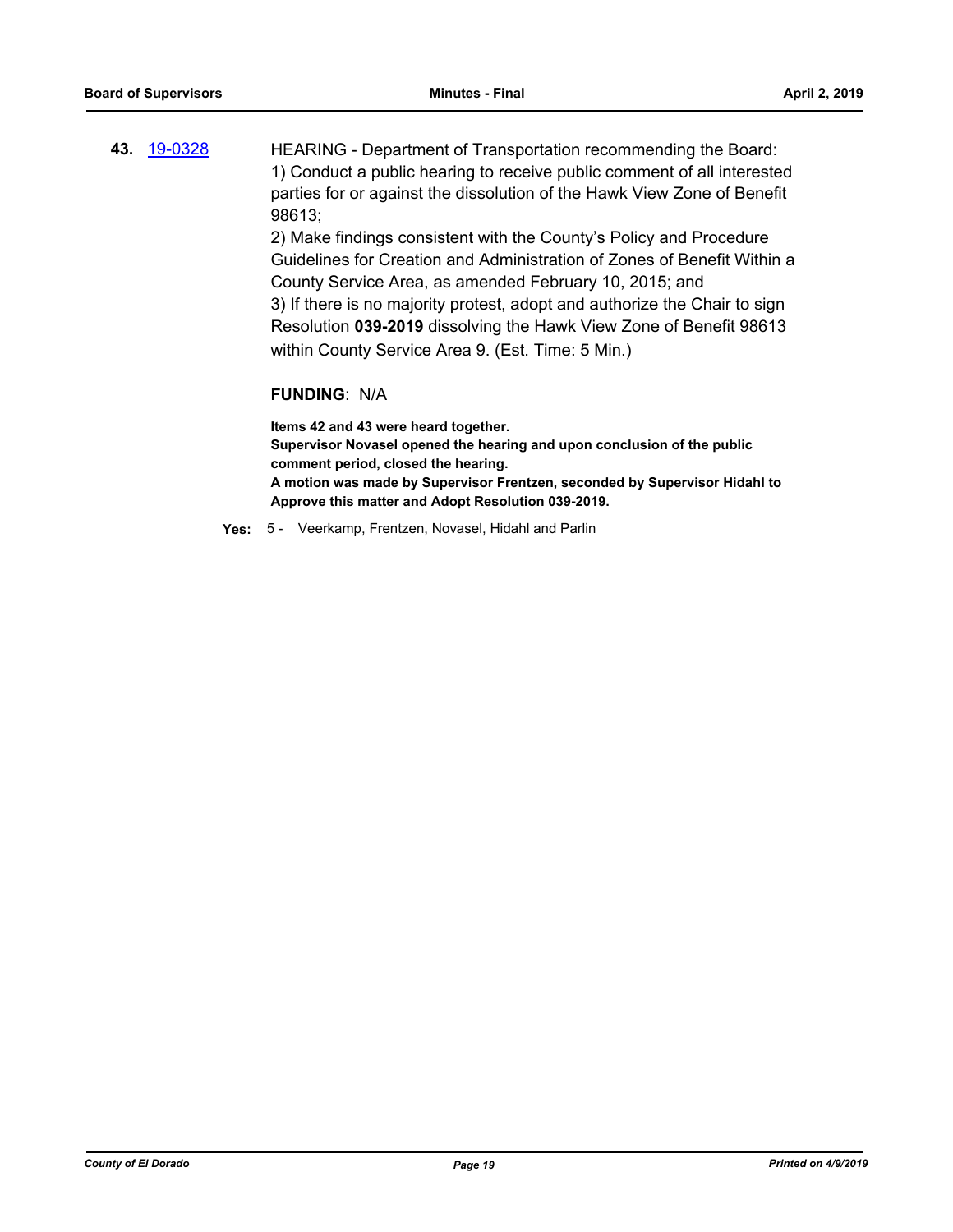#### **11:00 A.M. - TIME ALLOCATION**

**44.** [19-0456](http://eldorado.legistar.com/gateway.aspx?m=l&id=/matter.aspx?key=25777) Supervisor Frentzen recommending the Board: 1) Honor Purple Heart Veterans and recognize El Dorado County as a Purple Heart County; and 2) Approve and authorize the Chair to sign a Proclamation. (Est. Time: 10 Min.) **Supervisor Frentzen read the Proclamation.**

**A motion was made by Supervisor Frentzen, seconded by Supervisor Veerkamp to Approve this matter.**

- **Yes:** 5 Veerkamp, Frentzen, Novasel, Hidahl and Parlin
- **45.** [19-0363](http://eldorado.legistar.com/gateway.aspx?m=l&id=/matter.aspx?key=25684) Supervisor Novasel recommending the Board: 1) Adopt a Proclamation recognizing April 2019 as "Child Abuse Prevention Month" in El Dorado County; and 2) Receive and file a presentation by the Child Abuse Prevention Council. (Est. Time: 20 Min.)

#### **FUNDING:** N/A

**Supervisor Novasel read the Proclamation. A motion was made by Supervisor Novasel, seconded by Supervisor Fretnzen to Approve this matter.**

- **Yes:** 5 Veerkamp, Frentzen, Novasel, Hidahl and Parlin
- **46.** [19-0529](http://eldorado.legistar.com/gateway.aspx?m=l&id=/matter.aspx?key=25850) Supervisor Veerkamp recommending the Board: 1) Approve and authorize the Chair to sign a Proclamation recognizing April 2019 as Sexual Assault Awareness Month; and 2) Present the Proclamation to Julie Sena, Director of Development & Community Affairs, The Center for Violence-Free Relationships and acknowledge the "Walk a Mile in Her Shoes" event to be held Saturday May 4, 2019 at 10:00 am at Town Hall in Placerville. (Est. Time: 10 Min.)

**Supervisor Veerkamp read the Proclamation. A motion was made by Supervisor Veerkamp, seconded by Supervisor HIdahl to Approve this matter.**

**Yes:** 5 - Veerkamp, Frentzen, Novasel, Hidahl and Parlin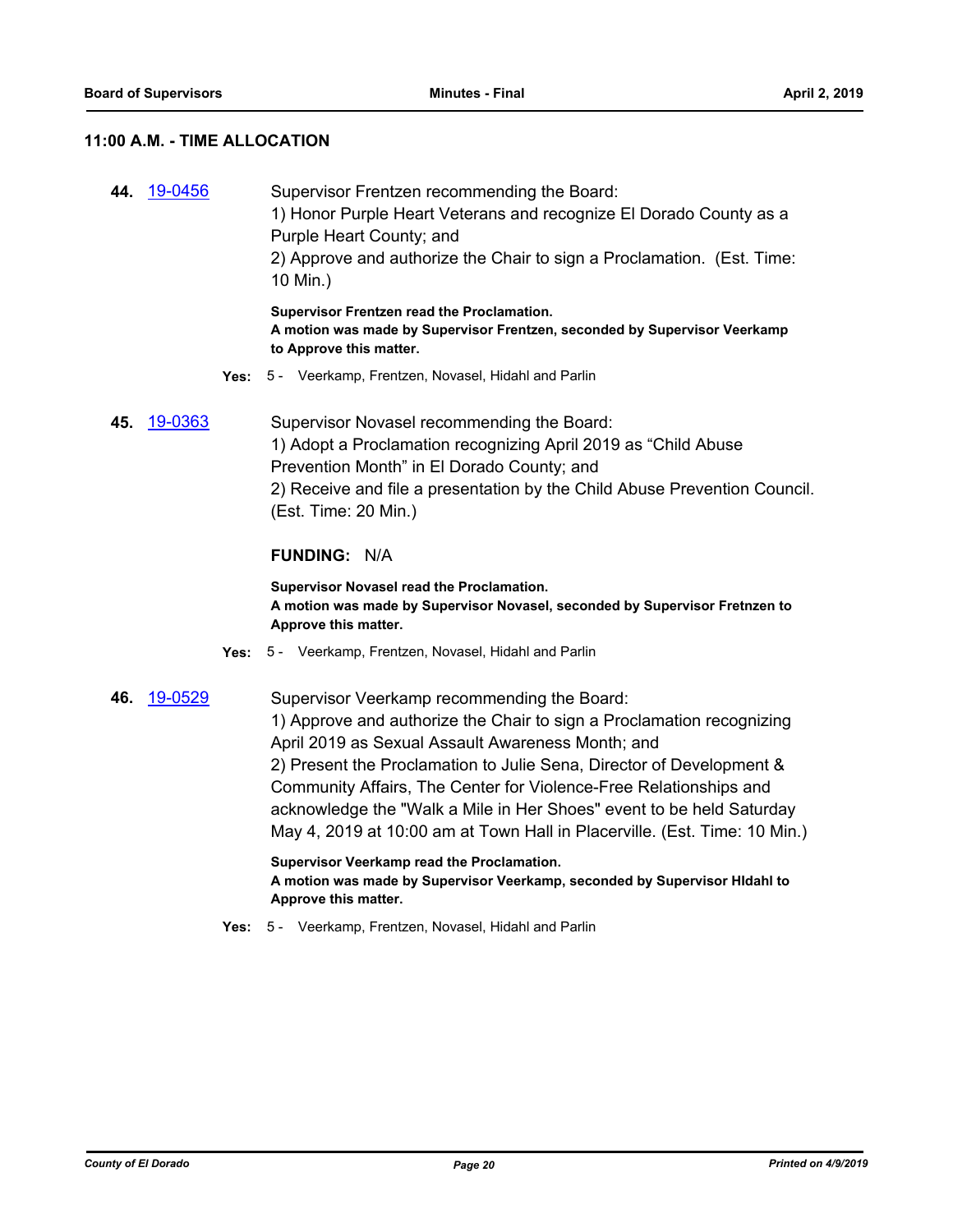#### **ITEMS TO/FROM SUPERVISORS**

**Supervisor Parlin reported on the following: State of the County to Georgetown Rotary. Vote Center in Folsom. Human Rights Commission meeting. Veterans Event in Georgetown. Cemetery Advisory Committee meeting. SOFAR collaborative meeting. Garden Valley fire chief meeting. Volcanoville visit.**

**Supervisor Veerkamp reported on the following: El Dorado County fire safe council meeting. Harvest Season traffic working group meeting. Sacramento Area Council of Government workshop. SOFAR steering committee meeting and monthly meeting. Placerville City council meeting. UCCE meeting. Transit Authority meeting. Traffic mitigation meeting. MORE comedy night fundraiser. US50 restrictions.**

**Supervisor Frentzen reported on the following: Local Agency Formation Commission legislative meeting. Transit Authority meeting. Long Range Planning staff meeting. Pioneer School oral presentation. Cameron Park Community Services District.**

**Supervisor Hidahl reported on the following: Functional Group Budget meetings. Community Action Council meeting. Cemetery Advisory Committee meeting. Behavioral Health Commission meeting. El Dorado County Community Foundation discussion. El Dorado Hills Monthly Community Council meeting.**

**Supervisor Novasel reported on the following: Human Rights Commission meeting. State of the County address with the El Dorado County Chamber of Commerce. Tahoe Regional Planning Agency meeting. Catastrophic Fire meeting. Main Street parklet ribbon cutting. Community and Economic Development Advisory Committee fun night. Assemblyman Biglow meeting.**

#### **CAO UPDATE**

**Don Ashton, Chief Administrative Officer, reported on the following: April 22, 2019 special Budget meeting.**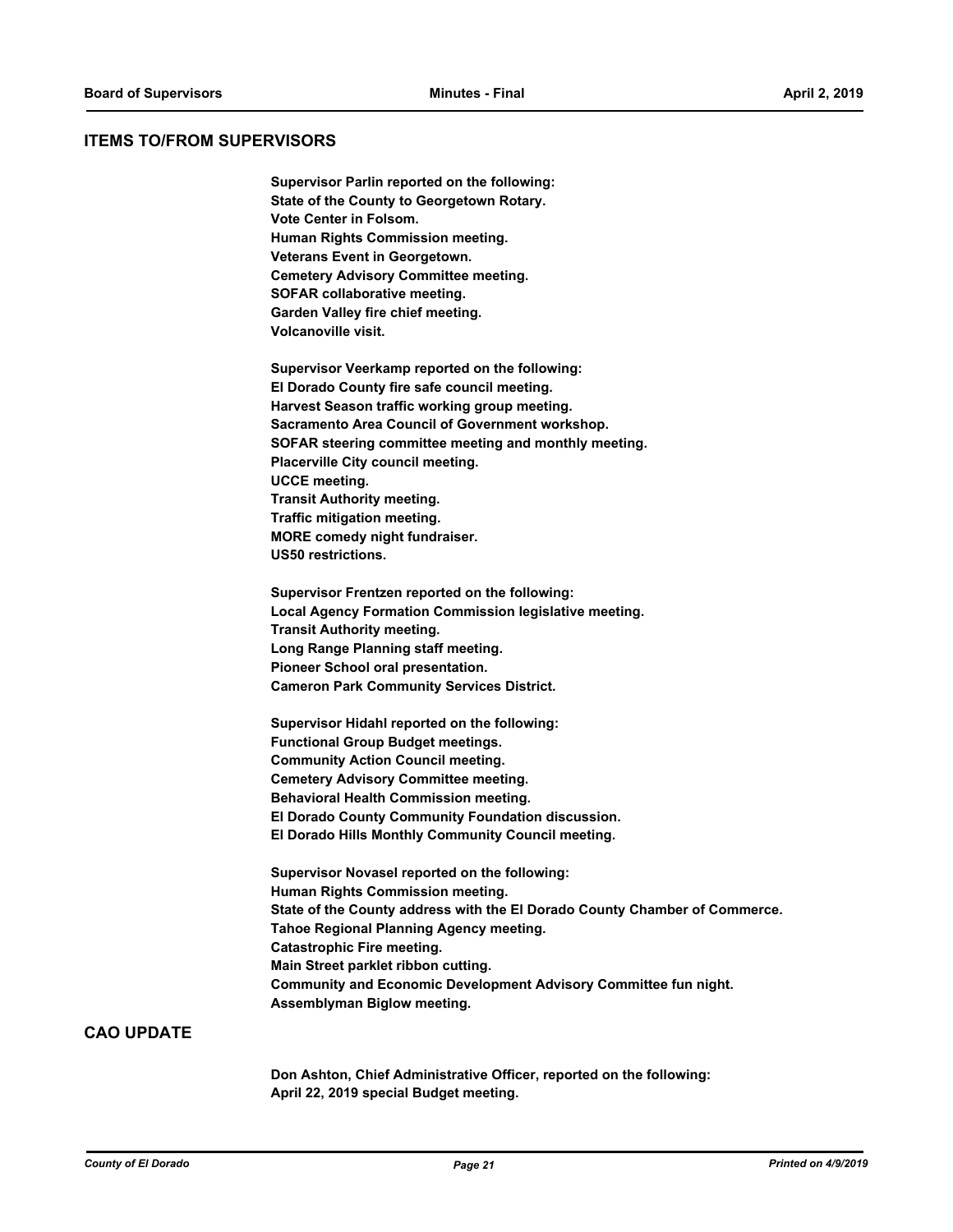## **ADJOURNED AT 1:03 P.M.**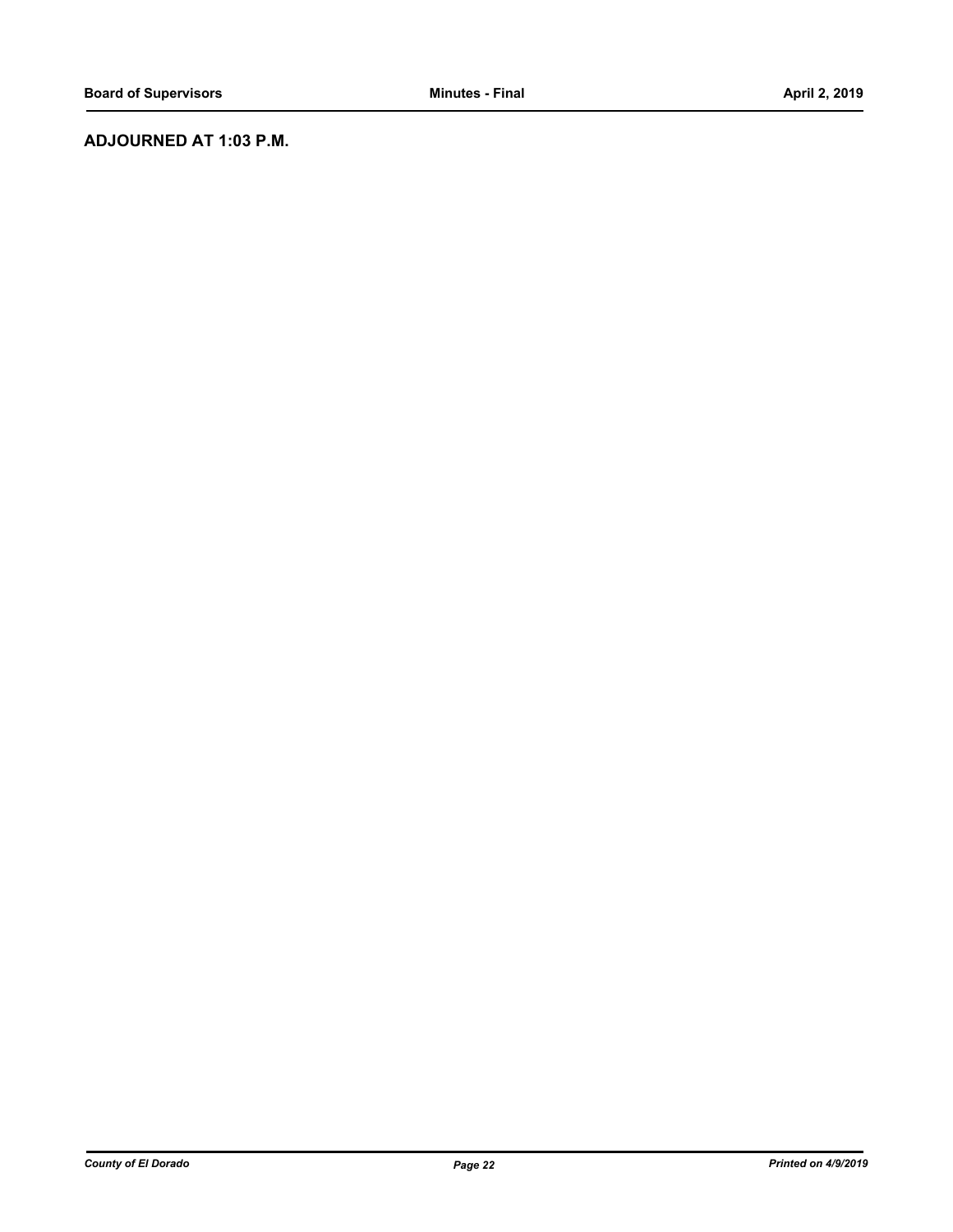#### **CLOSED SESSION**

**47.** [19-0516](http://eldorado.legistar.com/gateway.aspx?m=l&id=/matter.aspx?key=25837) **Pursuant to Government Code section 54956.8 - Conference with Real Property Negotiator**: This body will hold a closed session to give instructions to its negotiator regarding County-owned real property described as APN 115-400-02, Bass Lake Road, El Dorado Hills, CA 95762. Instructions to El Dorado County's negotiator will concern price and terms of payment. Chief Administrative Officer or designee will be the negotiator on behalf of El Dorado County. The party with whom El Dorado County's negotiator may negotiate is the El Dorado Hills Community Services District and its agents. (Est. Time: 5 Min.)

**No Action Reported. All five Supervisors participated.**

## **48.** [19-0492](http://eldorado.legistar.com/gateway.aspx?m=l&id=/matter.aspx?key=25813) **Pursuant to Government Code Section 54957- Public Employee Performance Evaluation.** Title: Registrar of Voters. (Est. Time: 15 Min.)

**No Action Reported. All five Supervisors participated.**